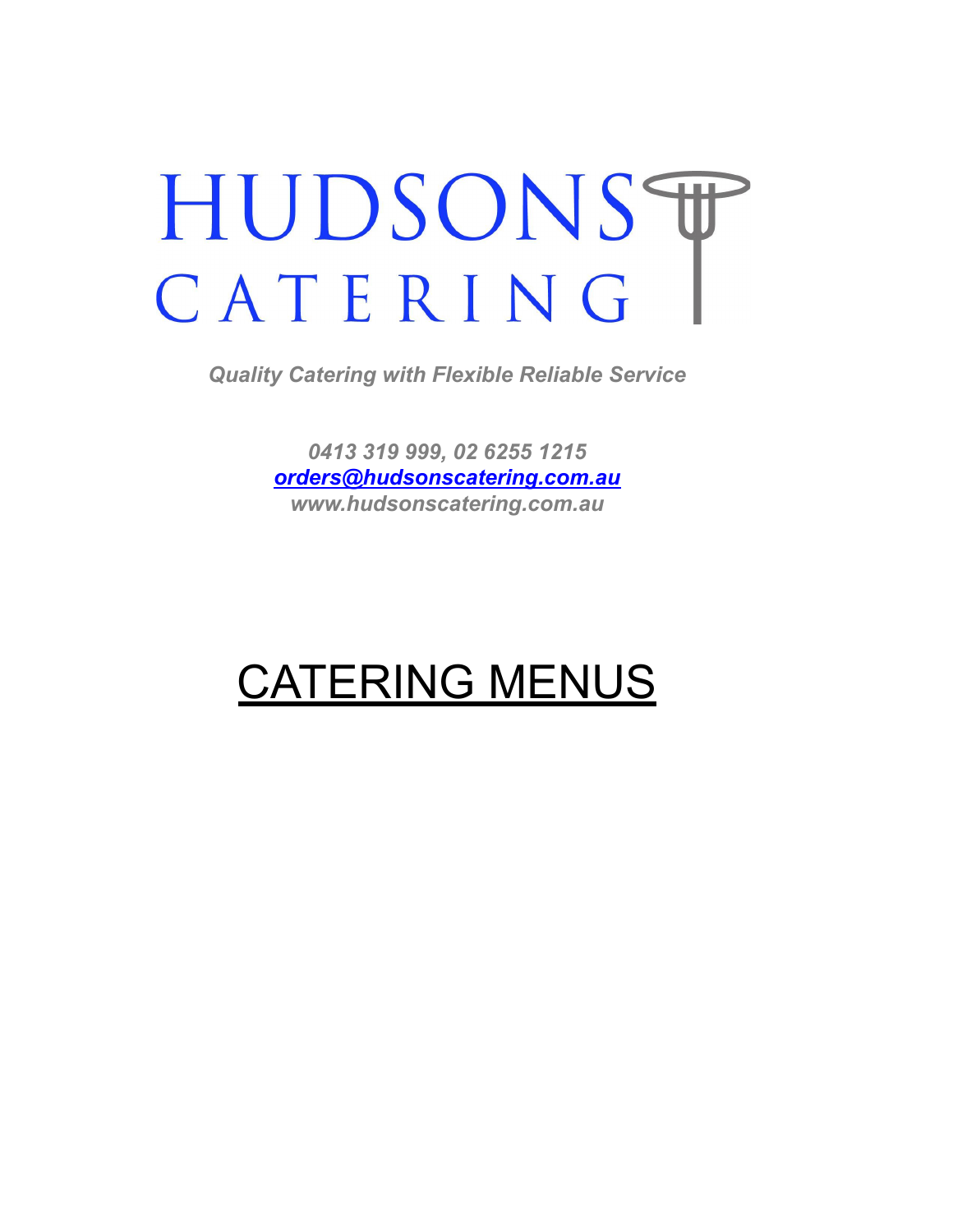## **HUDSONS CATERING ORDER FORM**

### **Phone:0413 319 999 or 02 62551215 Email:orders@hudsonscatering.com.au**

| Day of delivery:<br>(day of the week)                      | Delivery date:                          |                       |                             |
|------------------------------------------------------------|-----------------------------------------|-----------------------|-----------------------------|
| <b>Delivery time:</b>                                      | <b>Eating time:</b>                     |                       | <b>Total No. of People:</b> |
| <b>Type of Function:</b>                                   | <b>Vegetarians &amp; Special Diets:</b> |                       |                             |
| Orange juice & Mineral water:<br>(Allow 200 ml per person) |                                         |                       |                             |
| <b>MORNING TEA:</b>                                        |                                         |                       |                             |
| LUNCH:                                                     |                                         |                       |                             |
| <b>AFTERNOON TEA:</b>                                      |                                         |                       |                             |
|                                                            |                                         |                       |                             |
| Organisation:                                              |                                         | Invoicing details::   |                             |
|                                                            |                                         |                       |                             |
| Delivery point:                                            |                                         |                       |                             |
|                                                            |                                         |                       |                             |
|                                                            |                                         | <b>Email Address:</b> |                             |
| <b>Contact person:</b>                                     |                                         |                       |                             |
| Phone:                                                     |                                         | <b>Phone/Mobile:</b>  |                             |

**For delivery charges please refer to the delivery schedule**

## **Minimum Order Value is \$175.00**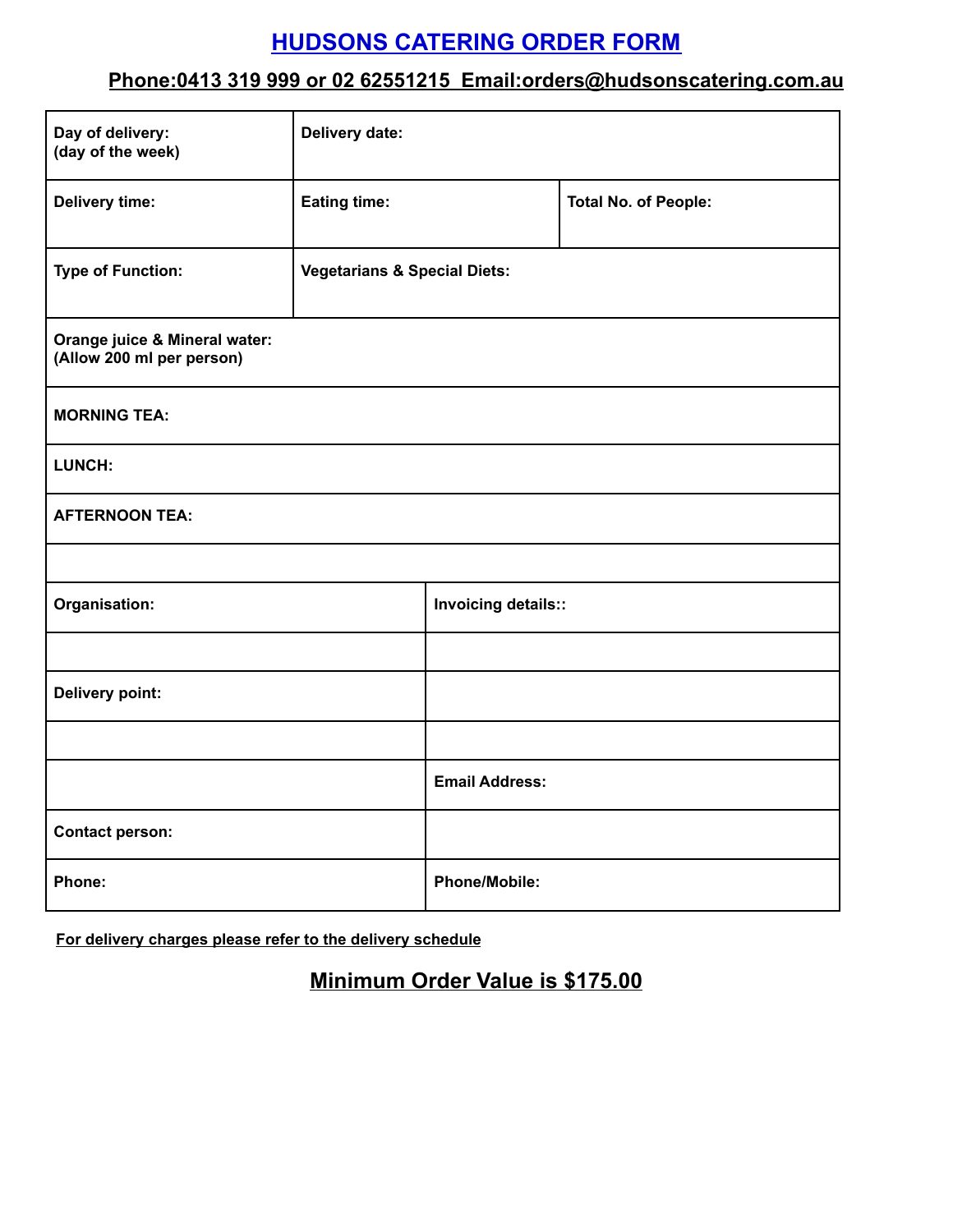## **BREAKFAST MENUS**

#### (A) **HEALTHY**

Gluten Free Toasted Macadamia Muesli with Fresh Berries & Yoghurt Housemade open top Breakfast Pies – Bacon, Egg & Cheese **OR** Spinach, Sundried Tomato & Pesto – *Vegetarian, GF Option Frittata* Seasonal Fresh Fruit Platter

**Price: \$18.50 per person** *(minimum 10 people) (Includes disposable plates, serviettes & cutlery)*

#### **(B) CONTINENTAL**

Petit Savoury Croissants (2pp) – Ham, Tomato & Swiss Cheese; Smashed Avocado, Feta & Rocket; Brie Cheese, Sundried Tomato & Basil - *Vegetarian*

Petite Fresh Fruit Muffin

Seasonal Fresh Fruit Platter

**Price: \$16.50 per person** *(minimum 10 people) (Includes disposable plates, serviettes & cutlery)*

#### **(C) HEARTY**

English Muffin with Crispy Bacon, Fried Egg & Housemade Tomato Relish English Muffin with Fried Egg, Vine Ripened Tomato, Basil Pesto & Mozzarella - *Vegetarian*

Seasonal Fresh Fruit Platter

Variety of Danish Pastries

**Price: \$17.00 per person (***minimum 10 people) (Includes disposable plates, serviettes & cutlery)*

#### **(D) DELUXE**

Platters of Fresh Seasonal Fruit

Poached Eggs Florentine, Crispy Bacon, Roasted Roma Tomatoes & Sauteed Mushrooms Variety of Danish Pastries

**Price: \$27.50 per head** *(minimum 10 people) (Includes chafing sets, serving utensils, disposable plates, serviettes & cutlery, set up \$35)*

*All options above can be individually packed per person, please add approx \$1.50 per person to the* above prices, to cover packaging and the time to do so. This will be confirmed when we provide you with *a quote.*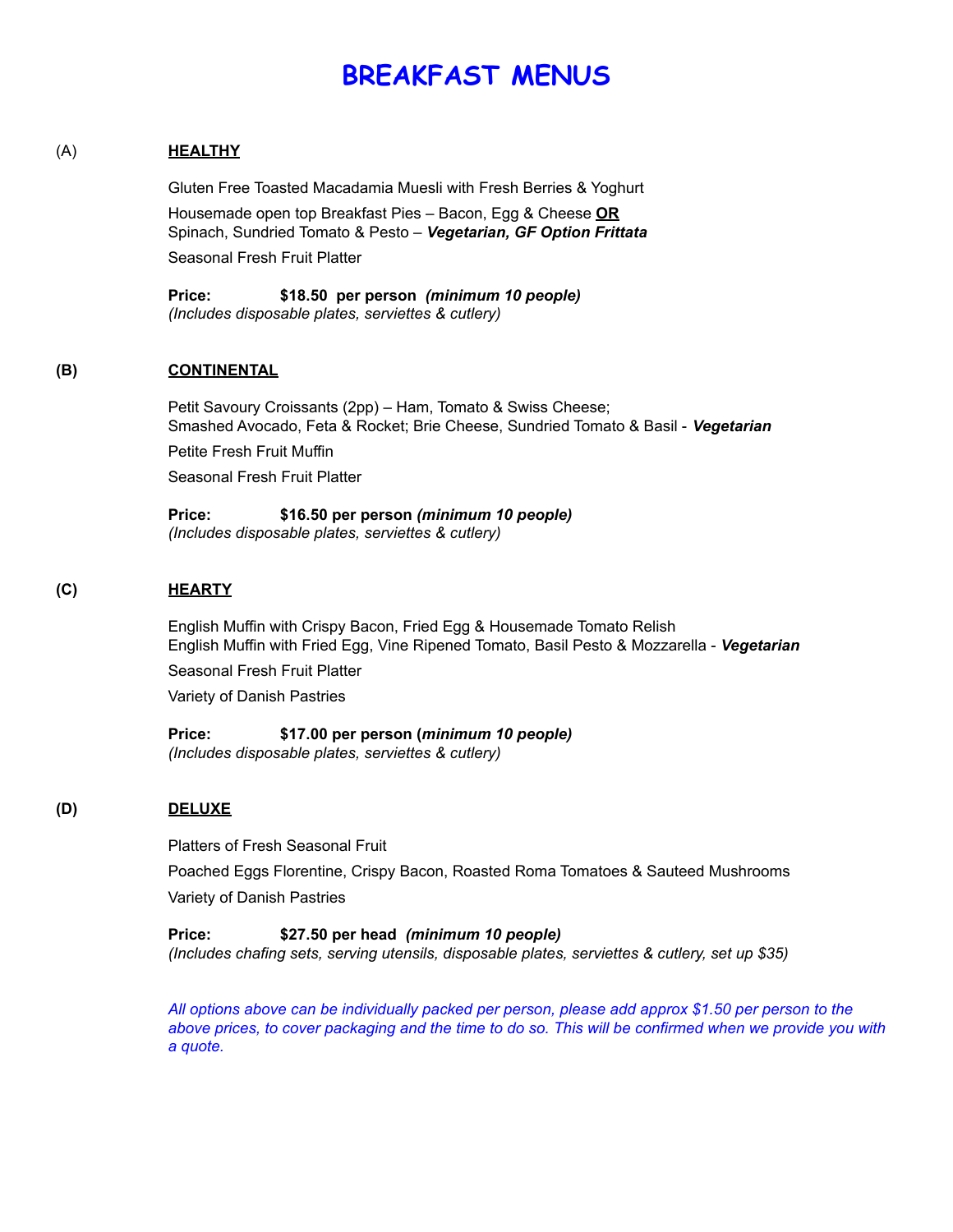## **MORNING AND AFTERNOON TEAS**

#### <u>(Please note: All items are on platters, we do not bake off less than 10 of any item, prices are pp)</u>

| Fresh Scones with a selection of Preserves, Chantilly Cream (2 halves per person)<br>Pumpkin and Tasty cheese Scones with Whipped Butter (2 halves per person)<br>Variety of Apricot Glazed & Dusted Mini Danish Pastry<br><b>Petit Fresh Fruit Muffins</b><br>Petit Savoury Zucchini & Parmesan Muffins<br>Mini Croissants with Preserves<br>Petit Savoury Croissants - Ham, Cheese Tom; Camembert, Sundried Tom & Rocket;<br>Smashed Avo, Feta Cheese & Spinach | \$4.00<br>\$4.00<br>\$3.00<br>\$3.00<br>\$3.25<br>\$3.25<br>\$4.50 | <b>Egg Free/Nut Free</b><br><b>Egg Free/Nut Free</b><br>$\mathsf{V}$                               |
|-------------------------------------------------------------------------------------------------------------------------------------------------------------------------------------------------------------------------------------------------------------------------------------------------------------------------------------------------------------------------------------------------------------------------------------------------------------------|--------------------------------------------------------------------|----------------------------------------------------------------------------------------------------|
| Blueberry & Polenta Slice with Passionfruit Icing<br>Spiced Carrot & Walnut Cake with Lemon Cream Cheese Icing<br>Flourless Orange & Almond Cake<br>Petit Baked New York Cheesecake<br><b>Chocolate Brownie</b><br><b>Lemon Coconut Slice</b><br>Apple Sour Cream & Coconut Slice                                                                                                                                                                                 | \$4.00<br>\$4.25<br>\$3.25<br>\$3.50<br>\$3.80<br>\$3.50<br>\$3.50 | GF<br>GF/DF<br><b>GF/Nut Free</b>                                                                  |
| Petit Chocolate Caramel Tartlet<br>Petit Lemon Citrus Tartlet<br>Portuguese Custard Tart                                                                                                                                                                                                                                                                                                                                                                          | \$3.80<br>\$3.80<br>\$3.80                                         |                                                                                                    |
| Raw Fruity Quinoa Bliss Balls<br>Anzac Biscuit<br>White Chocolate & Macadamia Cookie<br><b>Chocolate Coconut Bliss Balls</b>                                                                                                                                                                                                                                                                                                                                      | \$3.60<br>\$3.25<br>\$3.50<br>\$3.00                               | <b>Vegan/GF/Nut Free</b><br><b>Vegan/Nut Free</b><br><b>GF/Nut Free</b>                            |
| Individual Fresh Fruit Salad with Passionfruit Yoghurt<br><b>Fresh Fruit Skewers</b><br><b>Fresh Whole Fruit</b><br>Seasonal Fresh Fruit Platter<br>Australian Cheese & Fresh Fruit Platter, Water Biscuits, Gluten Free Rice Crackers<br>Cheese, Dried Fruit and Mixed Nut Platter with Water Biscuits and Rice Crackers                                                                                                                                         | \$6.25<br>\$3.75<br>\$3.00<br>\$5.00<br>\$7.00<br>\$7.50           | GF<br><b>GF/Vegan/Nut Free</b><br><b>GF/Vegan/Nut Free</b><br><b>GF/Vegan/Nut Free</b><br>GF<br>GF |
| Individually Packed MT & AT Items - we can quote to Ind Pack any of our options<br>These items are larger than the above items<br>Large Fresh Fruit Muffin or Savoury Zucchini & Parmesan Muffin<br><b>Baked Blueberry Cheesecake</b><br><b>Chocolate Brownie</b><br>Flourless Orange & Almond Cake<br>Mini Danish Pastries - 2pp<br>Apple Sour Cream Coconut Slice                                                                                               | \$6.00<br>\$6.00<br>\$6.00<br>\$6.00<br>\$6.00<br>\$6.00           | <b>GF/Nut Free</b><br><b>GF/DF</b>                                                                 |
| <b>HOT ITEMS</b><br>Homemade Beef Sausage Roll with Tomato Relish<br>Homemade Spinach & Feta Roll with Tomato Relish<br>Pork Meatballs with Plum Sauce<br>Variety of Savoury Petit Pies                                                                                                                                                                                                                                                                           | \$3.50<br>\$3.50<br>\$3.25<br>\$3.50                               | V<br><b>GF/DF</b>                                                                                  |
| Vegetable Samosa with Fruit Chutney<br>Vege Quiche (Caramelised Onion & Goat's Cheese; Sundried Tom & Pesto; Pumpkin & Ricotta)<br>Vegetable Frittata<br>Risotto Bites with Preserved Lemon Mayonnaise<br>Mini Beetroot & Chickpea Pattie with Tahini sauce<br>Housemade Rice Paper Rolls - Vego, Vegan, Prawn, Pork, Beef & Chicken (COLD)                                                                                                                       | \$3.75<br>\$3.50<br>\$3.50<br>\$3.50<br>\$3.80<br>\$4.00           | $\mathsf{v}$<br>V<br><b>V/GF/DF avail</b><br><b>V/GF/DF</b><br>Vegan/GF/DF<br>V/Vegan/GF/DF        |
| Crumbed Chicken with Mango and Sweet Chilli Salsa<br>Mini Chicken Drumettes with Honey Soy<br>Mini Thai Salmon Cakes with Asian Dressing                                                                                                                                                                                                                                                                                                                          | \$3.75<br>\$3.50<br>\$4.00                                         | <b>GF/DF/Nut Free</b><br><b>DF/Egg Free</b><br>GF/DF                                               |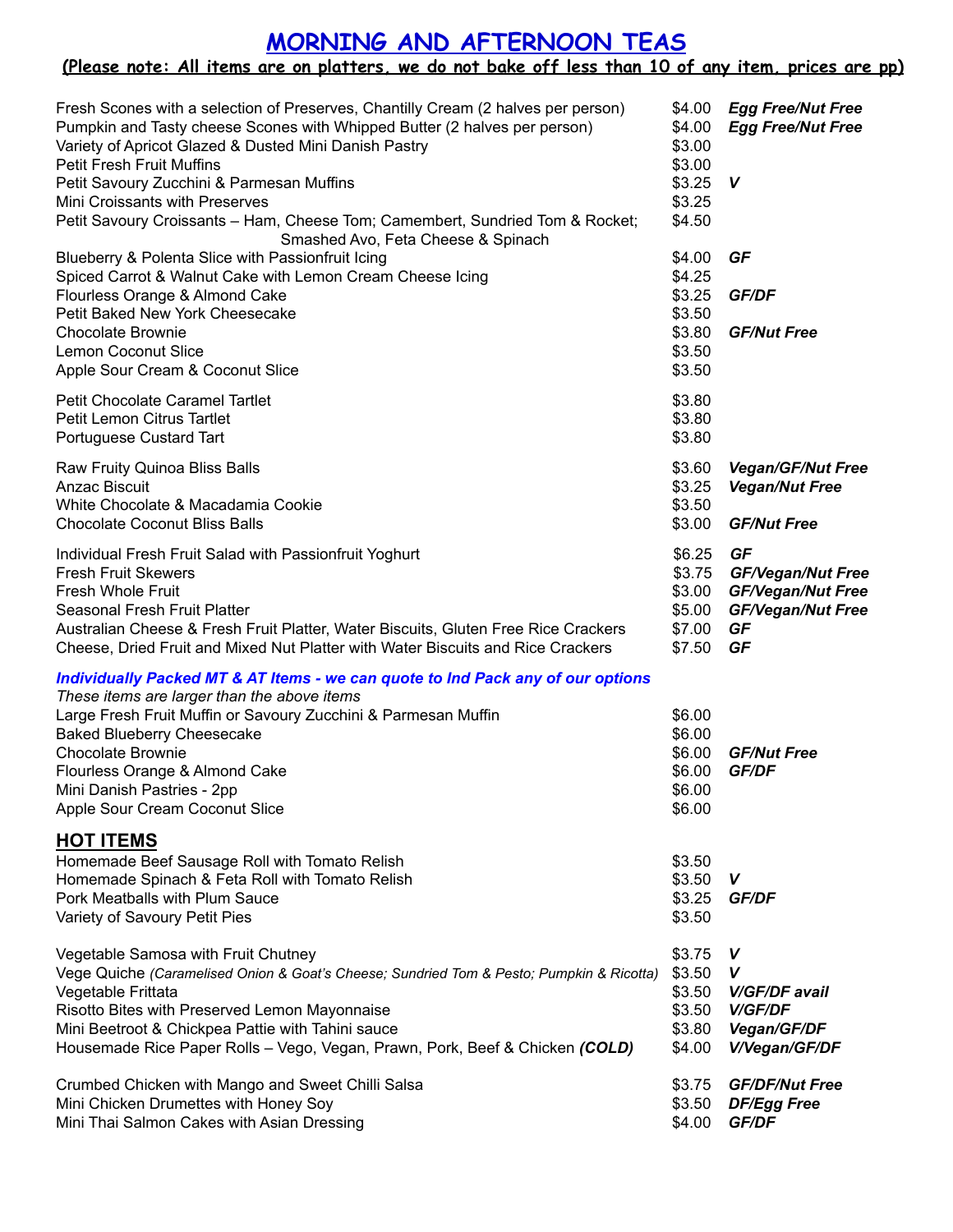## **SWEET & SAVOURY PLATTERS**

#### **MORNING OR AFTERNOON TEA**

**OPTION 1** 10 Danish Pastries, 20 half Scones Jam & Cream, 10 Flourless Orange & Almond Slice – *GF & DF* 10 Petit Zucchini & Parmesan Muffins, 10 Anzac Biscuits - *Vegan*

#### **Price: \$165.00 (60 pieces)**

**OPTION 2** 10 Lemon Coconut Slice, 10 Chocolate Coconut Bliss Balls - *GF/Nut Free*, 10 White Chocolate & Macadamia Cookie,10 Blueberry Polenta Slice with Passionfruit Icing - *GF*, 20 half Pumpkin & Cheese Scones with Butter

**Price: \$175.00 (60 pieces)**

#### **OPTION 3 DIPS AND TURKISH BREAD**

Fresh Hummus,Guacamole & Roasted Capsicum Dips served with Turkish Bread or Crudites and Gluten Free Rice Crackers

**Price: \$7.50 per head**

#### **OPTION 4 HOT FINGER FOOD**

15 Vegetable Samosa - *Vego*, 15 Crumbed Chicken with Mango & Sweet Chili Salsa - *GF/DF*, 15 Homemade Sausage Rolls with Tomato Relish, 15 Risotto Bites with Lemon Mayo *– GF/Vego*

#### **Price: \$210.00 (60 pieces)**

## **BEVERAGES**

| Freshly percolated Piazza D'oro Coffee & Selection of La Maison Teas<br>(Includes crockery cups, saucers, milk, sugar etc.) | \$5.50 <sub>pp</sub>             |
|-----------------------------------------------------------------------------------------------------------------------------|----------------------------------|
| Freshly percolated Piazza D'oro Coffee & Selection of La Maison Teas<br>(Includes disposables, milk, sugar etc.)            | \$4.50 <sub>pp</sub>             |
| All Day - Continuous Tea & Coffee<br>(Includes crockery cups, saucers, milk, sugar etc.)                                    | \$11.00pp                        |
| All Day - Continuous Tea & Coffee with disposables<br>(Includes disposables, milk, sugar etc.)                              | \$9.50 <sub>pp</sub>             |
| Airpot of Freshly percolated Piazza D'oro Coffee (16 cups)                                                                  | \$50.00 each                     |
| Airpot of Hot Chocolate made on Full Cream or Light Milk                                                                    | \$50.00 each                     |
| Mineral Water, Fresh Daily Orange Juice & Softs Drinks – with GlassTumblers                                                 | \$3.50 <sub>pp</sub>             |
| Mineral Water, Fresh Daily Orange Juice & Softs Drinks - with Disposables                                                   | \$2.75pp                         |
| Ind Bottles of Emma & Toms Juices & Smoothies<br>Ind Bottles of Still Water                                                 | \$5.50 <sub>pp</sub><br>\$3.25pp |
| Full Cream or Light Milk                                                                                                    | \$5.00 per 2 litres              |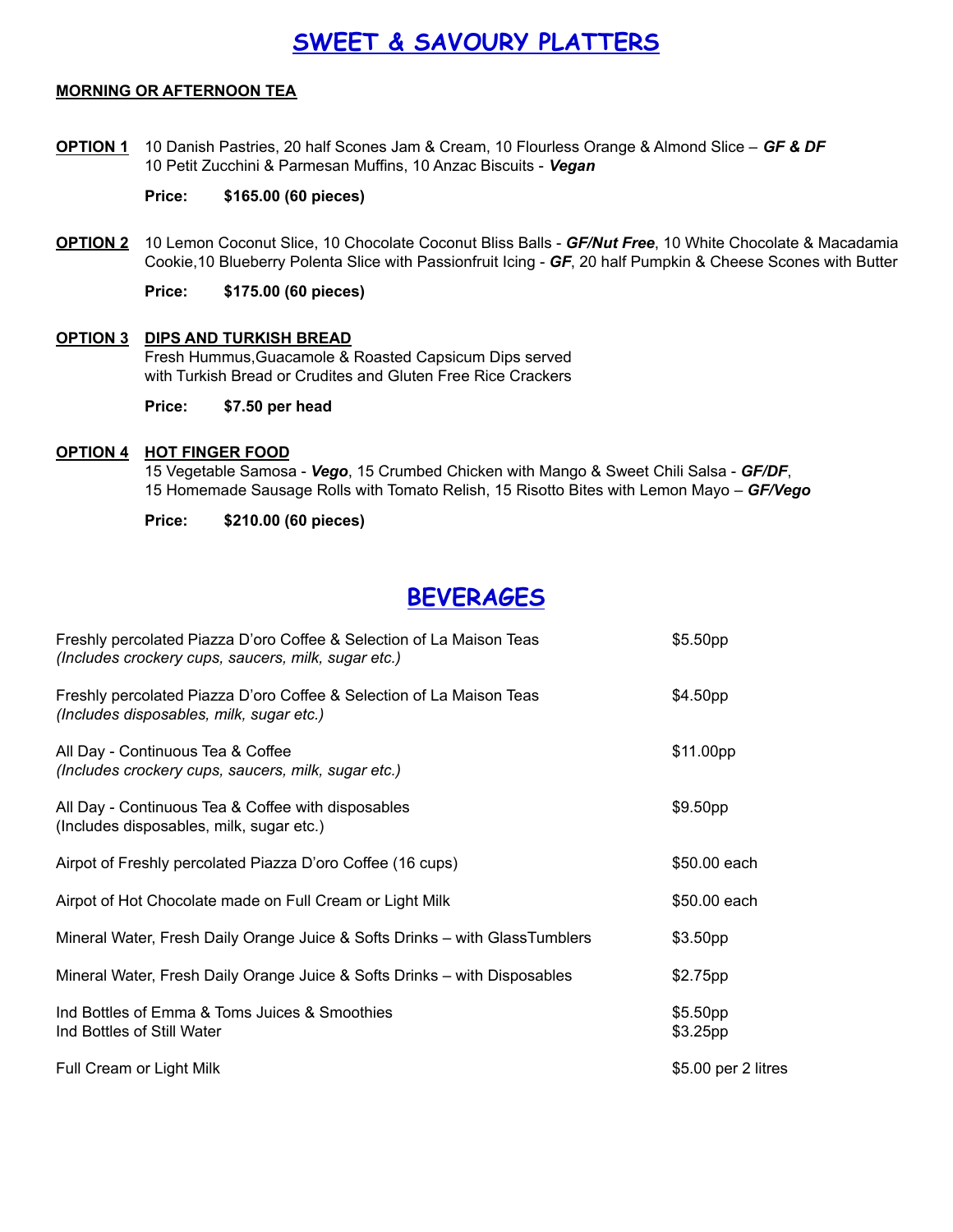## **LUNCHEON CATERING**

All our sandwiches are made using large 800g loaves and use a variety of the following fresh ingredients:

#### **Assorted Fillings Include:**

Roast beef, Tomato, Red Onion & Fruit Chutney; Salami, Roasted capsicum, Red Onion & Cheese; Ham, Tomato, Cucumber, Carrot & Alfalfa; Chicken, Mayonnaise, Avocado Dip & Lettuce; Virginia Ham, Seeded Mustard, Tomato & Cheese; Smoked Salmon, Pesto, Cucumber & Red Onion; Turkey, Cranberry, Cucumber & Lettuce; Pastrami, Mustard pickle, Tomato & **Cucumber** 

#### **Vegetarian Fillings Include:**

Egg, Lettuce & Mayonnaise; Seeded mustard, Cheese, Tomato, Cucumber, Carrot, Red Onion & Lettuce; Hummus, Falafel, Tomato, Cucumber & Red Onion; Avocado, Tomato & Cheese; Zucchini, Sun-dried tomato, Roast Capsicum, Hummus & Red Onion.

#### **Ribbon Sandwiches Fillings Include:**

Egg, Mayonnaise, Roast Capsicum dip, Cucumber; Cream Cheese, Tomato, Pesto, Red Onion; Chicken, Mayonnaise & Guacamole Dip; Virginia Ham & Tasty Cheese; Smoked Salmon, Cream Cheese, Pesto & Red Onion; Turkey, Cranberry, Cream Cheese & Cucumber; Roast Beef, Roast Capsicum, Cucumber & Red Onion.

| Gourmet Triangle Sandwiches (One Round per person - 4 points)                 | \$8.50  |
|-------------------------------------------------------------------------------|---------|
| Gourmet Uncrustables (One Round per person)                                   | \$8.50  |
| Deluxe Sandwiches (One Petit Gourmet, Half Wrap & One Uncrustable per person) | \$13.00 |
| Delicate Ribbon Sandwiches (Three per person)                                 | \$9.25  |
| Rustic Gourmet Seeded Rolls (One per person)                                  | \$8.50  |
| Tri-Colour Wraps (One per Person)                                             | \$9.00  |
| Petit Gourmet Rolls (Two per person)                                          | \$8.50  |
| Gourmet Turkish Rolls (One per person)                                        | \$9.50  |

\*\* We cater to all special diets - meals that are required to be made & plated separate will incur a \$2pp surcharge

#### **SANDWICH PLATTERS**

#### **Triangles & Tri-Colour Wraps**

Gourmet Triangle Sandwiches (4 per person) & Tri-colour Wraps (half per person)

**Price: \$190.00 (Serves 15 – 1.5rnds pp )**

#### **Petit Gourmet & Uncrustables**

Petit Gourmet Rolls (2 pieces per person) & Uncrustable (1 per person)

**Price: \$185.00 (Serves 15 – 1.5 rnds pp)**

#### **Rustic Rolls & Ribbons**

Rustic Gourmet Seeded Rolls (Half per person) & Delicate Ribbon Sandwich (2 per person)

**Price: \$155.00 (Serves 15 – 1.5rnds pp)**

#### **Hearty Turkish Rolls**

Gourmet Turkish Rolls (1.5 per person)

**Price: \$205.00 (Serves 15 – 1.5rnds pp)**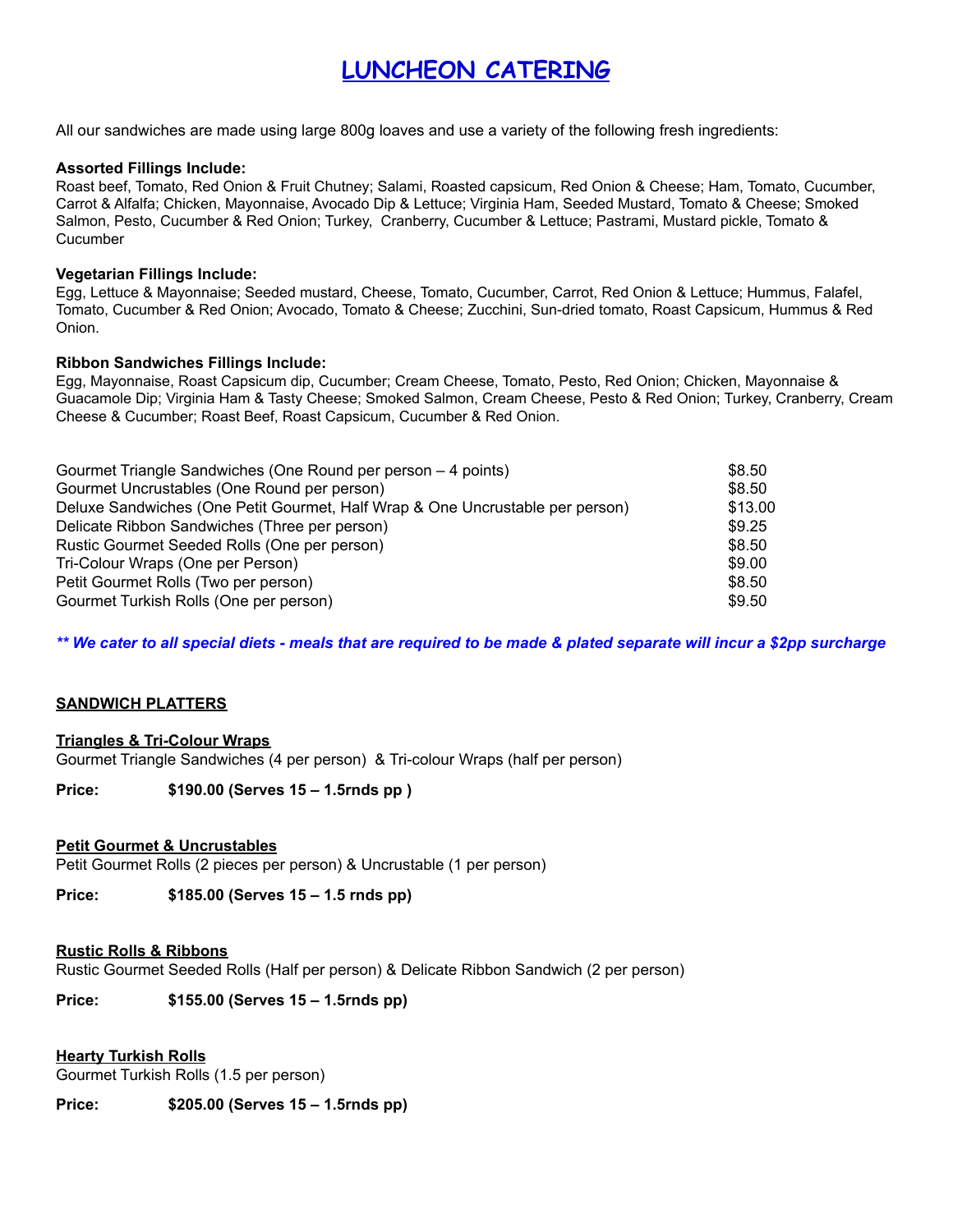## **LUNCHEON PACKAGES**

| <b>LUNCHEON NUMBER ONE:</b><br>Triangle Sandwiches with Gourmet Fillings (1.5 Rounds per Person)<br>Seasonal Fresh Fruit Platter                                                                                                                                                                                                                                                                                                                                                                                                                                                                                                              | \$16.50 |
|-----------------------------------------------------------------------------------------------------------------------------------------------------------------------------------------------------------------------------------------------------------------------------------------------------------------------------------------------------------------------------------------------------------------------------------------------------------------------------------------------------------------------------------------------------------------------------------------------------------------------------------------------|---------|
| <b>LUNCHEON NUMBER TWO:</b><br>Deluxe Sandwiches - A variety of Petit Gourmet Rolls (One per Person),<br>Tri-Colour Wraps (Half per Person) & Uncrustables (One per Person)<br>Individual Fresh Fruit Skewer                                                                                                                                                                                                                                                                                                                                                                                                                                  | \$16.50 |
| <b>LUNCHEON NUMBER THREE:</b><br>Rustic Seeded Roll (Half per person), Delicate Ribbon Sandwiches (One per person)<br>Housemade Rice Paper Roll (One per person)<br>Australian Cheese & Seasonal Fresh Fruit Platter with Water & GF Rice Crackers                                                                                                                                                                                                                                                                                                                                                                                            | \$17.50 |
| <b>LUNCHEON NUMBER FOUR:</b><br>Gourmet Turkish Roll (one per person)<br>White Chocolate & Macadamia Cookie<br><b>Individual Fresh Fruit Skewers</b>                                                                                                                                                                                                                                                                                                                                                                                                                                                                                          | \$16.00 |
| <b>LUNCHEON NUMBER FIVE: Hot Assorted tarts (Minimum 12 people)</b><br>Including: Roast Pumpkin Sweet Chilli & Basil; Mushroom Asparagus & Leek;<br>Chicken Sundried Tomato & Pesto; Spinach Feta & Olive, Bacon Cheese & Herb                                                                                                                                                                                                                                                                                                                                                                                                                | \$19.75 |
| Moroccan Orange Salad with Mixed Leaf, Radish, Spanish Onion & Cherry Tomatoes<br>Spicy Pineapple Coleslaw<br><b>Petit Gourmet Dinner Rolls</b>                                                                                                                                                                                                                                                                                                                                                                                                                                                                                               |         |
| Seasonal Fresh Fruit Platter<br>(Includes serving utensils, disposable plates, serviette & cutlery)                                                                                                                                                                                                                                                                                                                                                                                                                                                                                                                                           |         |
| <b>LUNCHEON NUMBER SIX: (Minimum 10 people)</b><br>Petit Gourmet Roll (1pp) & Tricolour Wrap (Half pp)                                                                                                                                                                                                                                                                                                                                                                                                                                                                                                                                        | \$21.00 |
| Select 3 x HOT ITEMS<br>Homemade Sausage Rolls w Tomato Relish, Thai Salmon Cakes w Asian Dressing, Vegetable Frittata,<br>Variety of Petit Vego Quiche, Pork Meatballs w Plum Sauce, Vegetable Samosa w Fruit Chutney, Risotto Bites w Lemon<br>Mayonnaise, Crumbed Chicken Strips w Mango & Sweet Chilli Salsa                                                                                                                                                                                                                                                                                                                              |         |
| <b>Individual Fresh Fruit Skewers</b>                                                                                                                                                                                                                                                                                                                                                                                                                                                                                                                                                                                                         |         |
| LUNCHEON NUMBER SEVEN: Individual Salads/Rice Paper Rolls (Minimum 12 people)<br>Please select 3 options:<br>1. Marinated Chargrilled Chicken, Asparagus, Feta, Roast Beetroot with Spinach & Rocket<br>2. Teriyaki Beef with Roast Pumpkin, Marinated Capsicum, Daikon & Cucumber<br>3. Char Siu Pork & Rice Noodle Salad with Cucumber, Snowpeas & Asian Dressing<br>4. Quinoa Salad with French Lentils, Chickpeas, Spanish Onion, Feta, Green Beans & Rocket<br>5. Orecchiette Salad with Sun Dried Tomato, Basil, Pesto & Olives<br>Duo Rice Paper Rolls choose: Vegetarian, Prawn, Beef, Chicken or Pork with Crunchy Asian Salad<br>6. | \$20.00 |
| Petit Gourmet Dinner Roll<br>White Chocolate & Macadamia Cookie<br>(Includes serving utensils, disposable plates, serviette & cutlery)                                                                                                                                                                                                                                                                                                                                                                                                                                                                                                        |         |
| <b>LUNCHEON NUMBER EIGHT: Soup of the Day (Minimum 15 people)</b><br>Fresh Soup of the Day (350ml) with Crusty Bread                                                                                                                                                                                                                                                                                                                                                                                                                                                                                                                          | \$17.50 |
| Hot Finger Food: Homemade Sausage Rolls with Tomato Relish<br>Seasonal Fresh Fruit Platter<br>(Includes Soup Terrine, Disposable Soup Cups, serving utensils, serviettes & cutlery)                                                                                                                                                                                                                                                                                                                                                                                                                                                           |         |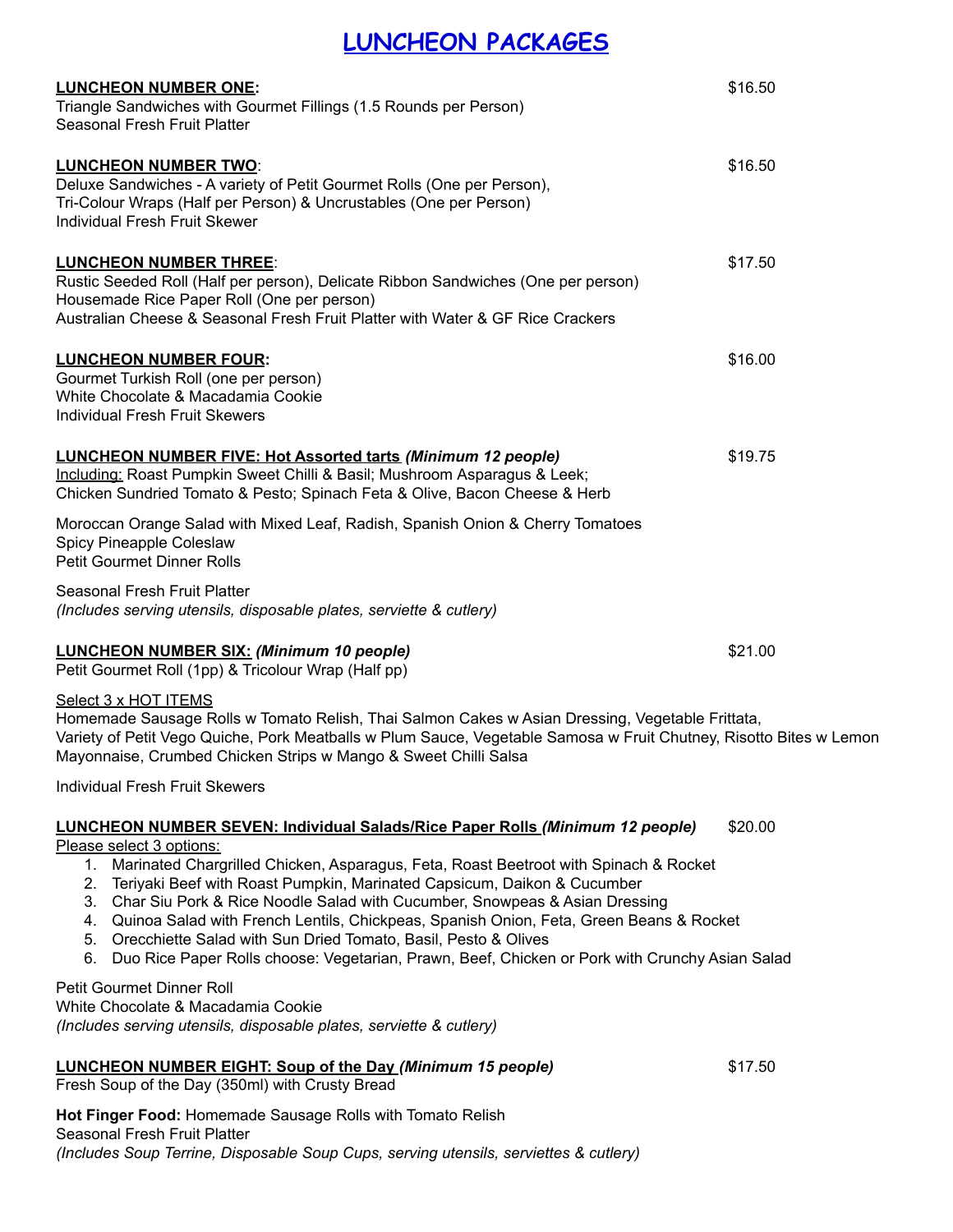## **LUNCHEON PACKAGES - Continued**

| <b>LUNCHEON NUMBER NINE: Pasta &amp; Pies (Min 12 Guests) **Select 2 options</b><br><b>Traditional Beef Lasagne</b><br>Chicken & Mushroom Lasagne<br>Vegetable Lasagne<br>Spinach & Ricotta Cannelloni<br>Shepherd's Pie (Lamb)<br>Cottage Pie (Beef)<br>Tuna Broccoli Pasta Bake                   | \$22.00 |
|-----------------------------------------------------------------------------------------------------------------------------------------------------------------------------------------------------------------------------------------------------------------------------------------------------|---------|
| Mixed Leaf Garden Salad                                                                                                                                                                                                                                                                             |         |
| <b>Fresh Fruit Platter</b><br>(Includes serving utensils, disp plates, serviettes, cutlery, chafing sets to keep food warm + setup \$35)                                                                                                                                                            |         |
| <b>LUNCHEON NUMBER TEN: HOT Fork Dishes (Minimum 15 people)</b><br>Indonesian Beef Rendang - GF/DF<br>Thai Green Chicken Curry - GF/DF<br>Cauliflower, Potato & Bean Curry - Vegan<br>Soubise Rice & Dinner Rolls                                                                                   | \$27.50 |
| Mixed leaf Garden Salad                                                                                                                                                                                                                                                                             |         |
| <b>Fresh Fruit Skewers</b><br>(Includes chafing sets to keep food warm, serving utensils, disposable plates, serviettes & cutlery + set up \$45)                                                                                                                                                    |         |
| <b>LUNCHEON NUMBER ELEVEN: Lunch Boxes (Minimum 10 guests)</b><br>Individual Box per person<br>Cantina roll with Gourmet Fillings<br>Piece of Fresh Whole Fruit<br>Anzac Biscuit or White Chocolate Macadamia Cookie & Ind Bottled Water                                                            | \$16.50 |
| <b>LUNCHEON NUMBER TWELVE: Corporate Canapé Box (Minimum 20 people)</b><br>**Perfect for the networking luncheon, where each person is provided with their own selection,<br>so there is no need to leave the conversation                                                                          | \$23.00 |
| Individually Packed COLD Canapé Box - 6 items pp<br>Delicate Ribbon Sandwich<br>Fresh Asparagus wrapped in Prosciutto - GF/DF<br>Lamb & Dijon Bruschetta<br>Dill Blini with Smoked Salmon & Crème Fraiche<br>Housemade Rice Paper Roll with Hoisin Sauce - GF/DF<br>Petit Baked New York Cheesecake |         |
| <b>LUNCHEON NUMBER THIRTEEN: Cold Collations (Minimum 15 pax)</b><br>Sliced Double Smoked Leg Ham, Roast Chicken pieces<br>Platter of Smoked Salmon, Caper Berries & Spanish Onion<br>Housemade Rice Paper Rolls with Hoisin Dipping Sauce - Vego/Chicken                                           | \$27.50 |
| Moroccan Orange Salad with Mixed Leaf, Radish, Spanish Onion & Cherry Tomatoes<br>Fine Coleslaw with a Spicy Citrus Mayo                                                                                                                                                                            |         |
| <b>Petit Gourmet Dinner Rolls</b>                                                                                                                                                                                                                                                                   |         |
| Seasonal Fresh Fruit Platter<br>(Includes serving utensils, disposable plates, serviette & cutlery)                                                                                                                                                                                                 |         |
| <b>LUNCHEON NUMBER FOURTEEN: Hot Winter Roast (Minimum 20 pax)</b><br>Roast Lamb with Rosemary Jus<br><b>Roast Potatoes</b><br>Roast Pumpkin Pieces<br><b>Steamed Green Beans</b>                                                                                                                   | \$27.50 |
| <b>Petit Gourmet Dinner Rolls</b><br>Seasonal Fresh Fruit Platter                                                                                                                                                                                                                                   |         |

(Includes chafing sets to keep food warm, serving utensils, disposable plates, serviette & cutlery + set up \$45)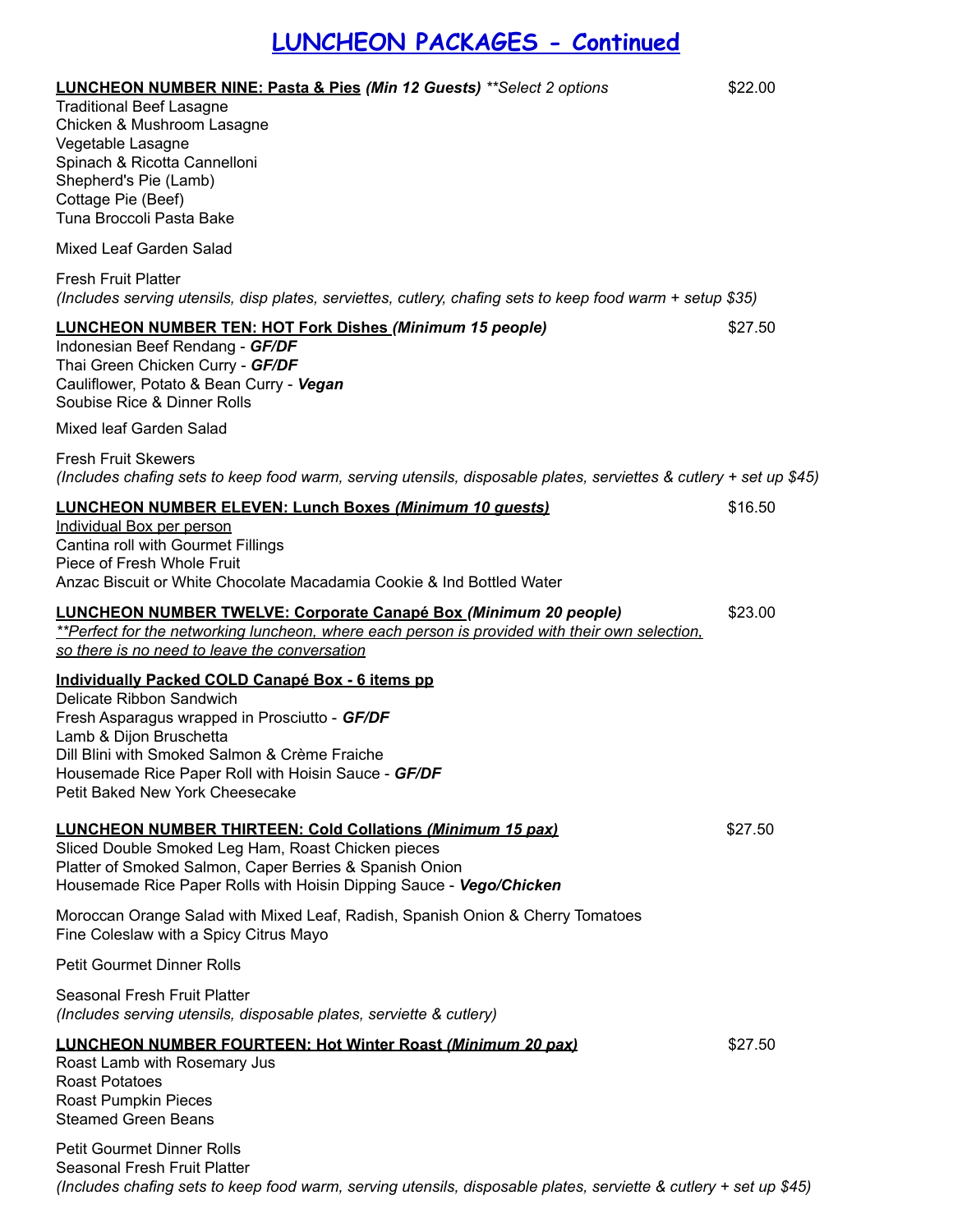## **SHARING PLATTERS**

#### **GRAZING PLATTERS FOR LUNCH OR AFTERNOON DRINKS & NIBBLES** *(Minimum 10 people)*

Enjoy an interactive, social option ideal for networking lunches, workshops, relaxed meetings or afternoon drinks & nibbles. When ordering for drinks & nibbles - simply order for approx one third of your number of attendees.

#### **DIPS & TURKISH BREAD \_ \$7.50pp**

Fresh Hummus, Smoked Trout with Dill, Spicy Capsicum, Guacamole & Corn Dips served with Turkish Bread, Lavosh and Gluten Free Rice Crackers *(select 3 dips) (Includes serving utensils, disposable plates, serviette & cutlery)*

#### **ANTIPASTO PLATTER \$16.50pp** Baby Bocconcini with Pesto, seared Asparagus, Sun Dried Tomatoes, chargrilled Zucchini, stuffed

Button Mushrooms, roast Capsicum, Green Olives stuffed with Almonds, Prosciutto & Rockmelon, Salami, Housemade Pate, Stuffed Vine Leaves with a Selection of Turkish Bread, Water Crackers & Gluten Free Rice Crackers *(Includes serving utensils, disposable plates, serviette & cutlery)*

#### **PLOUGHMANS PLATTER \$19.50pp**

Traditional Corned Beef, prime Leg Ham, smoked Chicken, Russian Eggs, pickled Onions, cheddar Cheese, Gherkins, Tomato, Cucumber and Mixed Leaf with Bramston's Pickles, Beetroot Relish & Sweet Mustard Pickle to enjoy with a selection of Petit Gourmet Rolls, Crusty Bread, Sour Dough & Gluten Free Rice Cakes *(Includes serving utensils, disposable plates, serviette & cutlery)*

#### **FISHERMAN'S PLATTER \$30.00pp**

Smoked Salmon, fresh Prawns, marinated Baby Octopus, Ceviche (citrus marinated white fish), marinated green lip mussel, spicy Coleslaw, Seaweed Salad, Cucumber, Avocado, Feta Cheese & mixed greens with Lemon & Dill Crème Fraiche & Seafood Sauce to enjoy with Petit Rolls, French Stick & Gluten Free Rice Cakes *(Includes serving utensils, disposable plates, serviette & cutlery)*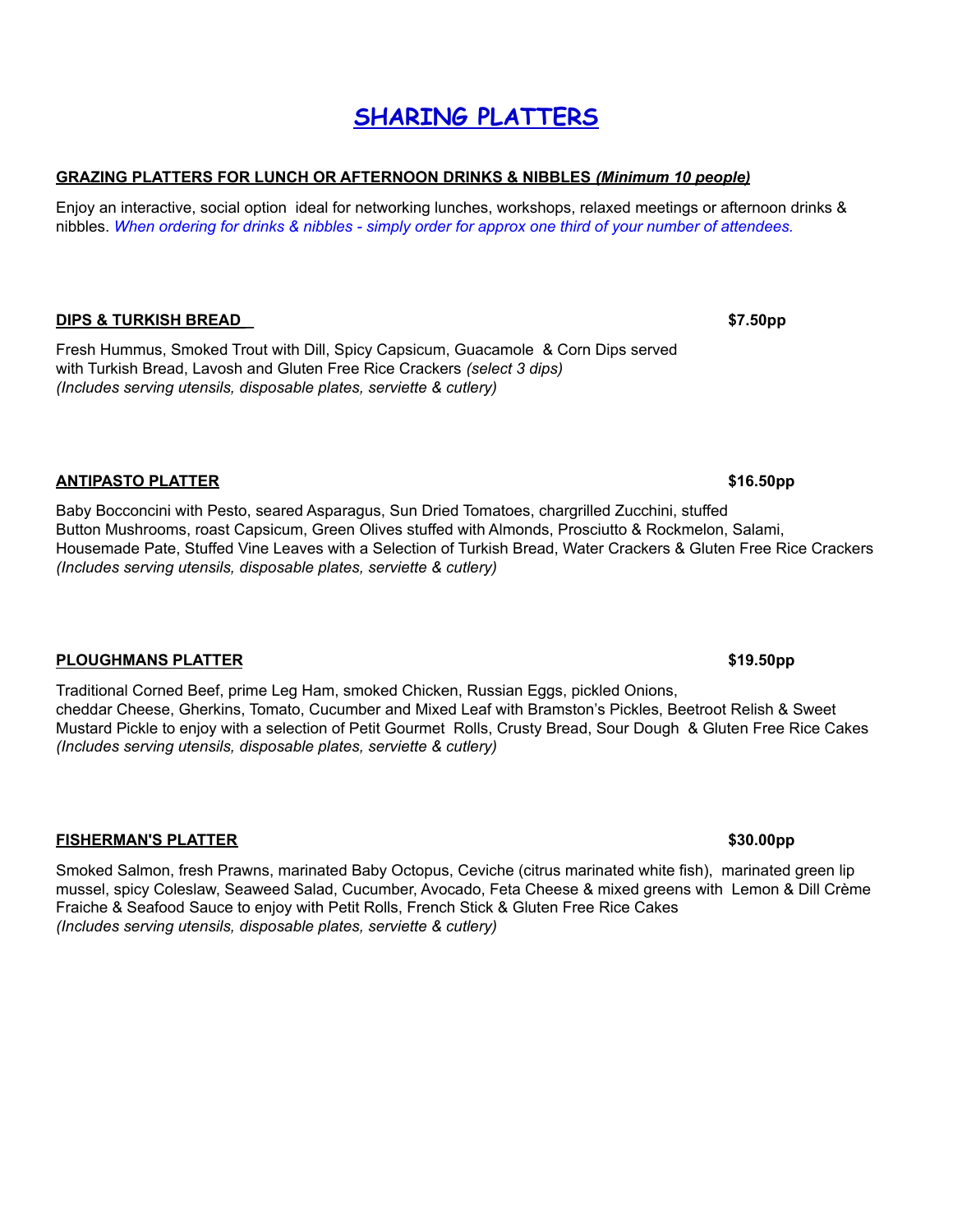## **SUGGESTED CONFERENCE MENUS**

*NO FRILLS*

| <b>Early Morning</b>                                                                                                                                                        | Freshly percolated Piazza D'oro Coffee & Selection of La Maison Teas<br><i>**One Session ONLY</i> |  |
|-----------------------------------------------------------------------------------------------------------------------------------------------------------------------------|---------------------------------------------------------------------------------------------------|--|
| <b>Morning Tea</b>                                                                                                                                                          | Variety of Danish Pastries - 2pp                                                                  |  |
| Lunch                                                                                                                                                                       | Turkish Rolls with Gourmet Fillings<br>Individual Bottled Water<br>Fresh Fruit Skewer             |  |
| <b>Afternoon Tea</b>                                                                                                                                                        | White Chocolate & Macadamia Cookie/Traditional Anzac Biscuit                                      |  |
| Price:                                                                                                                                                                      | \$35.00 per person (minimum 20 people)                                                            |  |
| (Includes disposable cups, plates, serviettes, setup, packdown & all deliveries - Linen Additional)<br>We can pack items individually pp - please discuss your requirements |                                                                                                   |  |

*\_\_\_\_\_\_\_\_\_\_\_\_\_\_\_\_\_\_\_\_\_\_\_\_\_\_\_\_\_\_\_\_\_\_\_\_\_\_\_\_\_\_\_\_\_\_\_\_\_\_\_\_\_\_\_\_\_\_\_\_\_\_\_\_\_\_\_\_\_\_\_\_\_\_\_\_\_\_\_\_\_\_*

#### *CONFERENCE DAY 1*

| <b>Early Morning</b> | Continuous All Day Freshly percolated Piazza D'oro Coffee<br>Selection of La Maison Teas, Jugs of Iced Water & Table Mints |
|----------------------|----------------------------------------------------------------------------------------------------------------------------|
| <b>Morning Tea</b>   | Fresh Scones with Variety of Preserves & Fresh Cream                                                                       |
| Lunch                | Rustic Seeded Roll – half per person<br>Delicate Ribbon Sandwich - 1 per person                                            |
|                      | Housemade Rice Paper Rolls with Hoisin Sauce - GF/DF – 1 per person<br>(Vego, Chicken & Prawn)                             |
|                      | Australian Cheese & Fresh Fruit Platter, Water & Rice Crackers<br>Fresh Orange Juice and Sparkling Mineral Water           |
| <b>Afternoon Tea</b> | 50/50 Chocolate Brownie - GF/Nut free / Apple Sour Cream Coconut Slice                                                     |
| <u>Price:</u>        | \$42.00 per person (minimum 20 people)                                                                                     |

*(Includes disposable cups, plates, serviettes, set-up, packdown & all deliveries - Linen Additional) We can pack items individually pp - please discuss your requirements*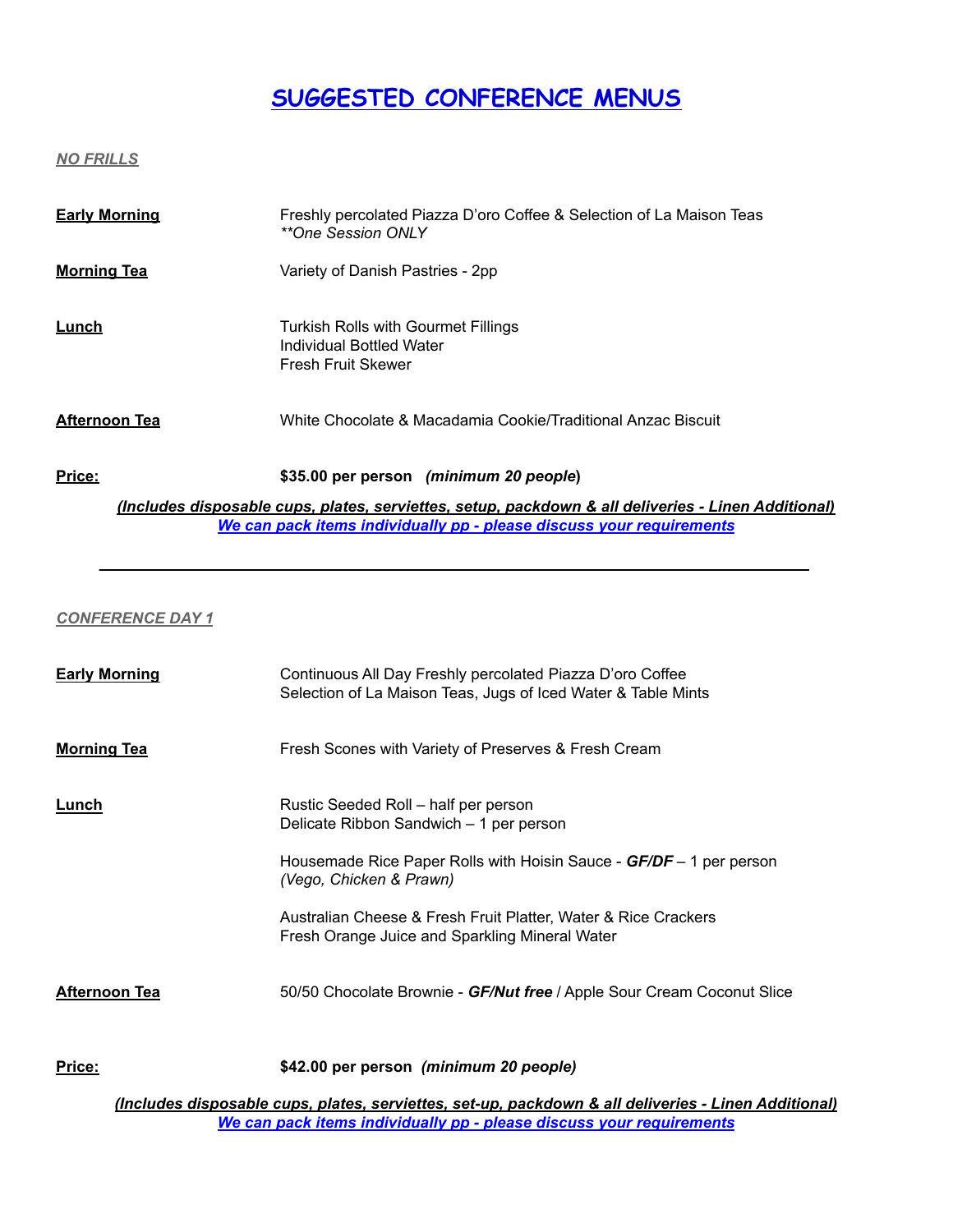## **CONFERENCE MENUS (Continued)**

| <b>CONFERENCE DAY 2</b> |                                                                                                                                                                                         |
|-------------------------|-----------------------------------------------------------------------------------------------------------------------------------------------------------------------------------------|
| <b>Early Morning</b>    | Continuous All Day Freshly percolated Piazza D'oro Coffee<br>Selection of La Maison Teas, Jugs of Iced Water & Table Mints                                                              |
| <b>Morning Tea</b>      | Variety of Mini Danish Pastries<br>Petit Savoury Zucchini & Parmesan Muffins                                                                                                            |
| <u>Lunch</u>            | <b>Assorted Savoury Tarts including:</b><br>Roast Pumpkin Sweet Chili & Basil; Mushroom Asparagus & Leek; Chicken Sundried<br>Tomato & Pesto; Spinach Feta & Olive, Bacon Cheese & Herb |
|                         | Moroccan Orange Salad, Mixed Leaves, Radish, Spanish & Cherry Tomatoes<br>Fine Coleslaw with a Spicy Mayonnaise<br><b>Petit Gourmet Dinner Rolls</b>                                    |
|                         | <b>Fresh Fruit Skewers</b>                                                                                                                                                              |
|                         | Orange Juice and Mineral Water                                                                                                                                                          |
| <b>Afternoon Tea</b>    | 50/50 White Chocolate & Macadamia Cookie / Chocolate Coconut Bliss Ball - GF/Nut Free                                                                                                   |
| <u>Price:</u>           | \$48.00 per person (minimum 40 people)                                                                                                                                                  |

*(Includes disposable cups, plates, cutlery, serviettes, set-up, packdown, staff to serve (4hrs) & all deliveries) Linen Additional - We can pack items individually pp - please discuss your requirements \_\_\_\_\_\_\_\_\_\_\_\_\_\_\_\_\_\_\_\_\_\_\_\_\_\_\_\_\_\_\_\_\_\_\_\_\_\_\_\_\_\_\_\_\_\_\_\_\_\_\_\_\_\_\_\_\_\_\_\_\_\_\_\_\_\_\_\_\_\_\_\_\_\_\_\_\_\_\_\_\_\_\_\_\_\_\_\_\_\_*

#### **CONFERENCE DAY 3**

| <b>Early Morning</b> | Continuous Freshly percolated Piazza D'oro Coffee & Selection of<br>La Maison Teas, Jugs of Iced Water & Table Mints                                                                                                                                                            |
|----------------------|---------------------------------------------------------------------------------------------------------------------------------------------------------------------------------------------------------------------------------------------------------------------------------|
| <b>Morning Tea</b>   | Petit Savoury Croissant with Ham, Cheese & Tomato<br>OR.<br>Petit Savoury Croissant with Camembert, Sundried Tom & Rocket - Vego<br>Seasonal Fresh Fruit Platter                                                                                                                |
| <u>Lunch</u>         | <b>Individual Salads &amp; Rice Paper Rolls</b><br>Smoked Chicken, Asparagus, Feta, Roast Beetroot with Spinach & Rocket - GF<br>Teriyaki Beef, Roast Pumpkin, Marinated Capsicum, Daikon & Cucumber - DF<br>Vegetarian & Herb Rice Paper Rolls with Crunchy Asian Salad - Vego |
|                      | Gourmet Dinner Roll & Butter                                                                                                                                                                                                                                                    |
|                      | Mix of White Chocolate Macadamia Cookie/Traditional Anzac Biscuit                                                                                                                                                                                                               |
|                      | Orange Juice and Mineral Water                                                                                                                                                                                                                                                  |
| <b>Afternoon Tea</b> | Australian Cheese Platter with Dried Fruit, Nuts & Fresh Grapes<br>with Water & Rice Crackers                                                                                                                                                                                   |
| Price:               | \$52.00 per person (minimum 40 people)                                                                                                                                                                                                                                          |
|                      | lncludes disposable cups, plates, cutlery, serviettes, set-up, packdown, staff to serve (Abrs) & all delive                                                                                                                                                                     |

*(Includes disposable cups, plates, cutlery, serviettes, set-up, packdown, staff to serve (4hrs) & all deliveries) Linen Additional - We can pack items individually pp - please discuss your requirements*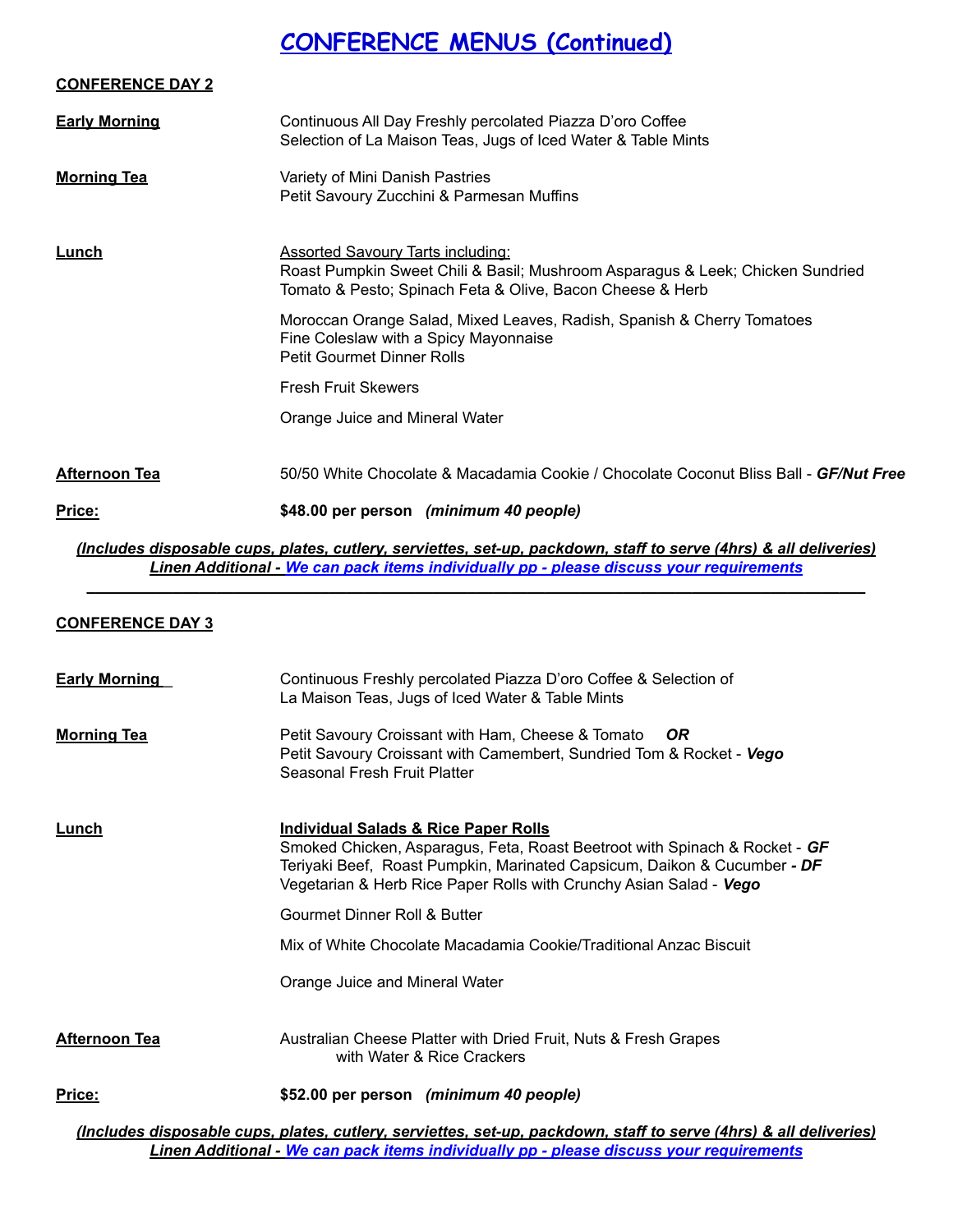#### **CONFERENCE DAY 4**

| <b>Early Morning</b> | Continuous Freshly percolated Piazza D'oro Coffee & Selection of<br>La Maison Teas, Jugs of Iced Water & Table Mints                 |
|----------------------|--------------------------------------------------------------------------------------------------------------------------------------|
| <b>Morning Tea</b>   | Fresh Baked Half Scones with Jam & Cream - half pp<br>Variety of Apricot Glazed Mini Danish Pastries<br>Fresh Seasonal Fruit Platter |
| Lunch                | <b>Hot Fork Dishes</b><br>Thai Green Chicken & Vegetable Curry - GF/DF<br>Pumpkin & Chickpea Curry - GF/DF/Vegan<br>Soubise Rice     |
|                      |                                                                                                                                      |
|                      | Mixed Leaf Garden Salad - Cherry Tomato, Cucumber & Capsicum                                                                         |
|                      | <b>Fresh Fruit Skewers</b>                                                                                                           |
|                      | Orange Juice and Mineral Water                                                                                                       |
| <b>Afternoon Tea</b> | 50/50 Chocolate Brownie - GF/Nut free / Apple Sour Cream Coconut Slice                                                               |
| Price:               | \$55.00 per person (minimum 40 people)                                                                                               |

*(Includes disposable cups, plates, cutlery, serviettes, set-up, packdown, staff to serve (4hrs) & all deliveries) Linen Additional - We can pack items individually pp - please discuss your requirements*

*Our All Day Conference Menus do not cover all available options. If you cannot find* what you are looking for please contact us with what you had in mind and we will *individually tailor a menu to meet your individual requirements and/or budget.*

*Our Sharing Platters, BBQ Menus and Buffets can be incorporated if you are after something more substantial alternately, if you have a tight budget we can still provide you with something your guests will really enjoy!*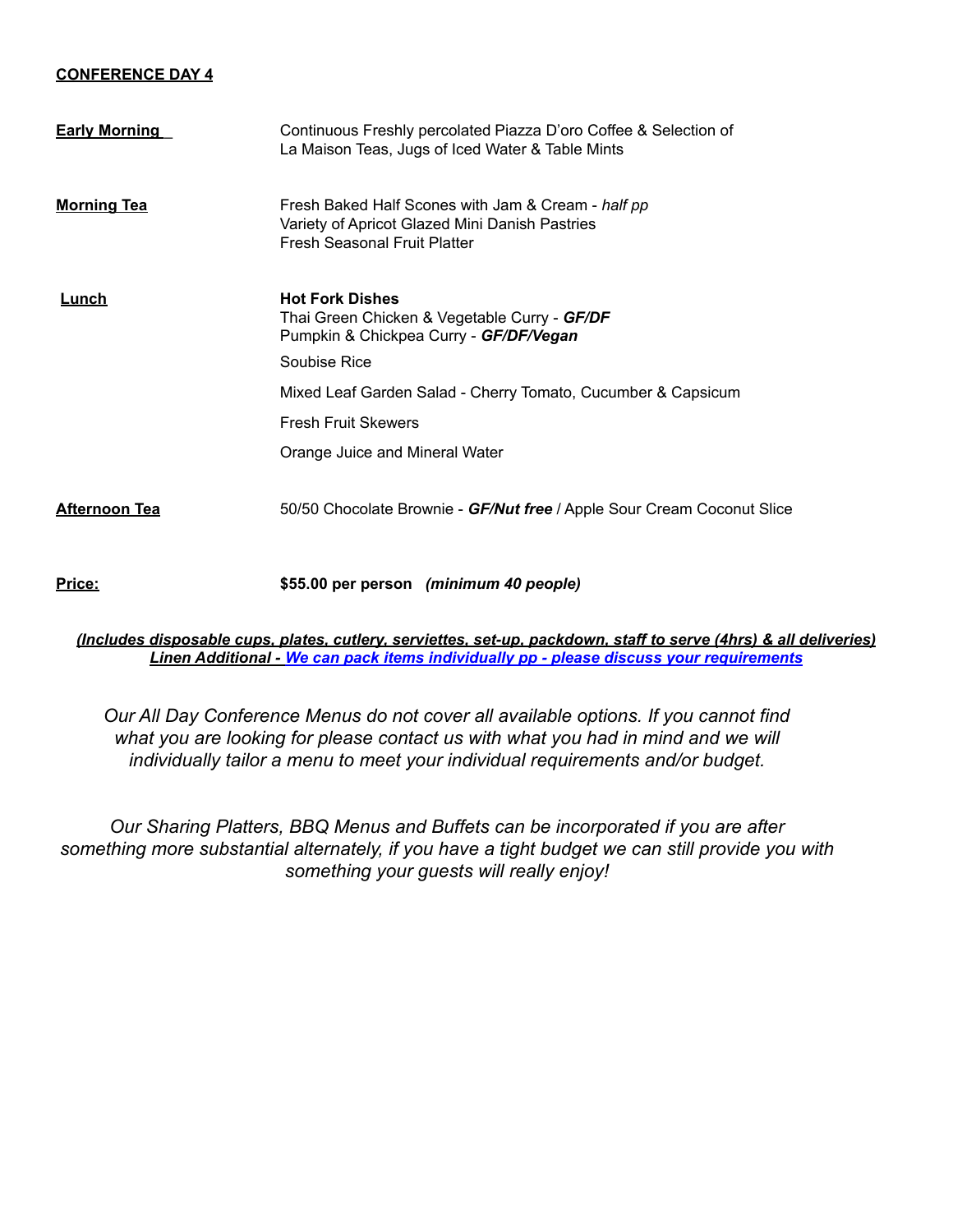## **COCKTAIL PARTY CATERING**

#### **CREATE YOUR OWN COCKTAIL PARTY**

#### **COLD CANAPÉ SELECTION**

#### **From the Garden**

| Fresh Hummus, Guacamole and Roasted Capsicum Dips with Rice Crackers |                    |
|----------------------------------------------------------------------|--------------------|
| Variety of Delicate Ribbon Sandwiches                                | <b>V, GF Avail</b> |
| Fresh Asparagus and Prosciutto Bundles with Hollandaise Sauce        |                    |
| Bocconcini, Tomato and Basil Skewers                                 | V. GF              |
| Toasted Brioche with Tasmanian Brie and Wild Berry Jelly             | V                  |
| Sweet Corn Pancake with Spicy Avocado & Tomato Salsa                 |                    |
| Fresh Rockmelon with Prosciutto                                      |                    |
| Baked Ricotta Bite with Beetroot Relish & Crispy Onion               | V. GF              |
| Roasted Cherry Tomato & Guacamole Tartlets                           | v                  |
| Vegetarian & Herb Rice Paper Rolls with Hoisin Dipping Sauce         | Vegan, GF          |
| Mini Roast Capsicum Muffins with Mascarpone & Olive Tapenade         |                    |

#### **From the Paddock**

| Thai Beef Salad on Spoons                                                                         | <b>GF/DF</b> |
|---------------------------------------------------------------------------------------------------|--------------|
| Lamb and Dijon Bruschetta                                                                         |              |
| Lamb with Seville & Shallot Orange Cream                                                          |              |
| Dukkah Spiced Pumpkin on Crostini with Roast Lamb                                                 | DF           |
| Roast Duck Breast with Pumpkin Chips & Wasabi Salsa                                               | <b>GF/DF</b> |
| Crisp Wonton Cup with Roast Duck Ala Orange                                                       | DF           |
| Housemade Cocktail Rice Paper Rolls - Prawn, Pork, Chicken & Beef with Hoisin Dipping Sauce GF/DF |              |
| Crips Wonton Cup with Roast Duck & Nectarine Salsa                                                | DF           |

#### **From the Sea**

| <b>Fantasy of Smoked Salmon</b>                                       |              |
|-----------------------------------------------------------------------|--------------|
| Tasmanian Smoked Salmon on Wontons with Pickled Ginger and Sour Cream |              |
| Shot Glass Prawn Cocktail with Crispy Cos & Spicy Aioli               | GF           |
| Marinated BBQ Octopus on Spoons                                       | <b>GF/DF</b> |
| Watermelon & Ginger Oyster Shots                                      | <b>GF/DF</b> |
| <b>Bloody Mary Oyster Shot</b>                                        | <b>GF/DF</b> |
| Fresh Oysters with Lime & Chilli Jelly                                | <b>GF/DF</b> |
| Dill Blini with Smoked Atlantic Salmon with Crème Fraiche             |              |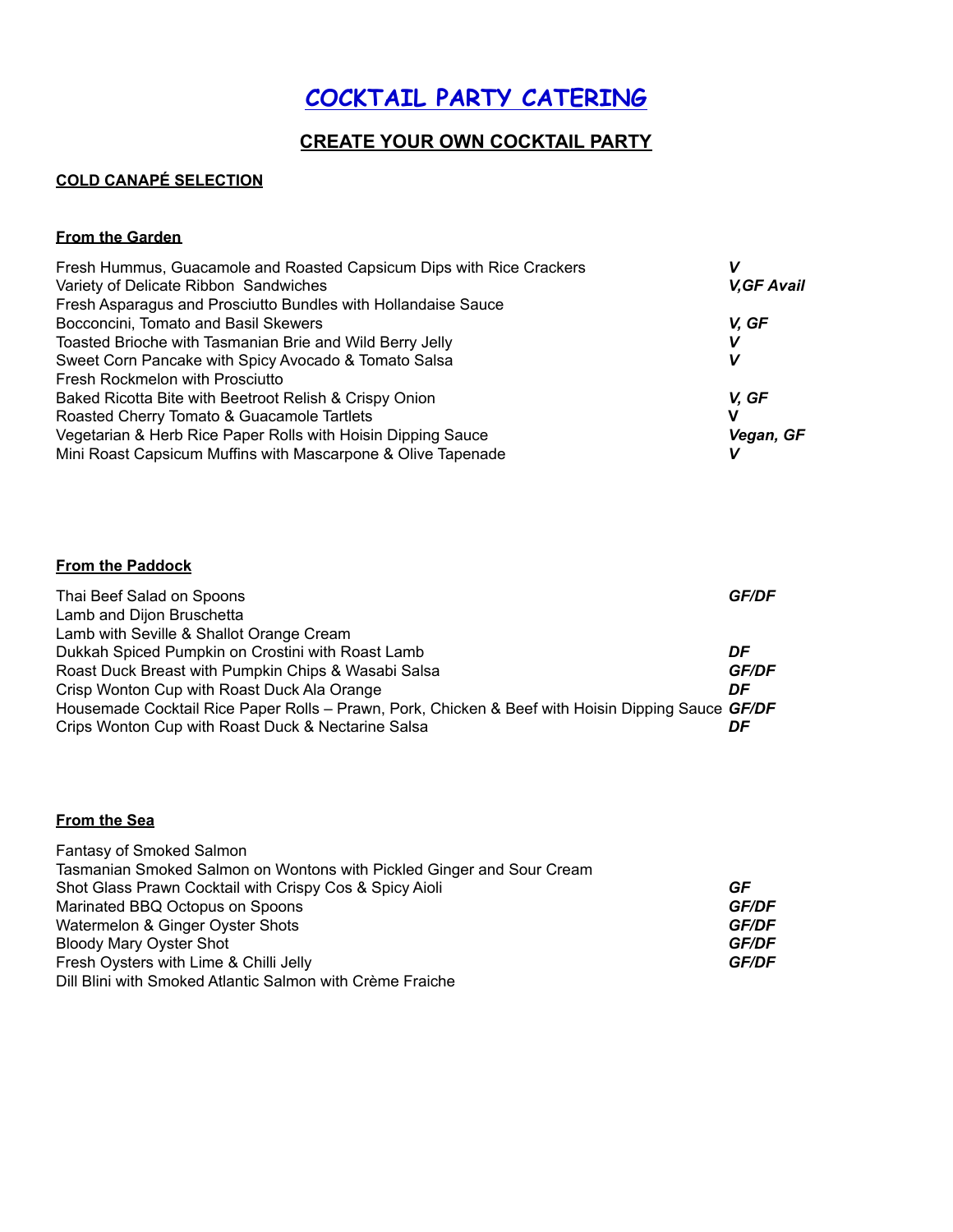#### **HOT CANAPÉ SELECTION**

#### **From the Garden**

| Spinach & Sundried Tomato Palmiers<br><b>Mushroom Palmiers</b><br>Thai Pumpkin Soup Shots<br>Moroccan Mushroom Skewers<br>Pumpkin & Feta Tartlets                                                                                                              | V<br>V<br>GF, Vegan<br>GF, Vegan<br>V               |
|----------------------------------------------------------------------------------------------------------------------------------------------------------------------------------------------------------------------------------------------------------------|-----------------------------------------------------|
| Vegetable Pakoras with Minted Yoghurt Dipping Sauce<br>Pumpkin Chorizo Goats Cheese Tart                                                                                                                                                                       | V, GF Avail                                         |
| Sweet Potato Fritters with Spicy Aioli<br>Pea, Leek & Parmesan Risotto Bites with Preserved Lemon Mayo<br>Wild Mushroom Risotto Bites with Truffle Mayo<br>Caramelised Onion & Goats Cheese Quiche<br>Housemade Spinach, Blue Cheese & Pine Nut Filo Triangles | V, GF Avail<br>V, GF Avail<br>V, GF Avail<br>V<br>V |
| <b>From the Paddock</b>                                                                                                                                                                                                                                        |                                                     |
| Mini Beef Mignons with Basil Béarnaise<br>Eye Fillet of Beef En Croute with Pesto and Béarnaise Sauce<br>Eye Fillet of Beef En Croute with Sundried Tomato Pesto and Béarnaise Sauce                                                                           | GF                                                  |
| Asian Beef Meatballs with Thai Red Curry Sauce<br>Homemade Sausage Rolls with Tomato Relish<br>Lamb Cigar with Preserved Lemon Yoghurt                                                                                                                         | GF                                                  |
| Macadamia Crumbed Chicken with Mango and Sweet Chilli Salsa<br>Wasabi Crusted Chicken with Miso Aioli                                                                                                                                                          | <b>GF/DF</b><br><b>GF/DF</b>                        |

| <u>VYASADI CIUSTEG CIIICKEII WIIII MISO AIDII</u> | GF/DF        |
|---------------------------------------------------|--------------|
| Chicken Yakitori & Green Onion Skewers            | <b>GF/DF</b> |
| Mini Chicken Drumettes with Balsamic Honey Soy    | DF           |
| Chicken Brochette with Tikka Masala               |              |
| Pork Belly with Dill & Apple Sauce                | <b>GF/DF</b> |
| Pork Belly with Citrus Caramel                    | <b>GF/DF</b> |
| Braised Pork Belly with Miso Sauce                | <b>GF/DF</b> |
| Pork Meatballs with Plum Sauce                    | <b>GF/DF</b> |
|                                                   |              |

#### **From the Sea**

| Prawn Skewers with Chilli Lime Coriander Butter       | GF           |  |
|-------------------------------------------------------|--------------|--|
| Prawn & Chorizo Skewers with Gremolata Minted Yoghurt | GF           |  |
| Coconut Prawns with Mango Sweet Chilli Dipping Sauce  | <b>GF/DF</b> |  |
| Dukkah Crusted Prawns with Tahini Citrus Yoghurt      | GF           |  |
| Chermoula Prawns                                      | GF           |  |
| Thai Salmon Cakes with Asian Dressing                 | GF/DF        |  |
| Salmon Skewers with Pistachio Pistou                  | GF           |  |
| Seared Scallops with Soy & Ginger Glaze               | <b>GF/DF</b> |  |
| Seared Scallops with Tarragon                         | <b>GF/DF</b> |  |
| Salmon Skewers with Dill & Lemon Butter               | GF           |  |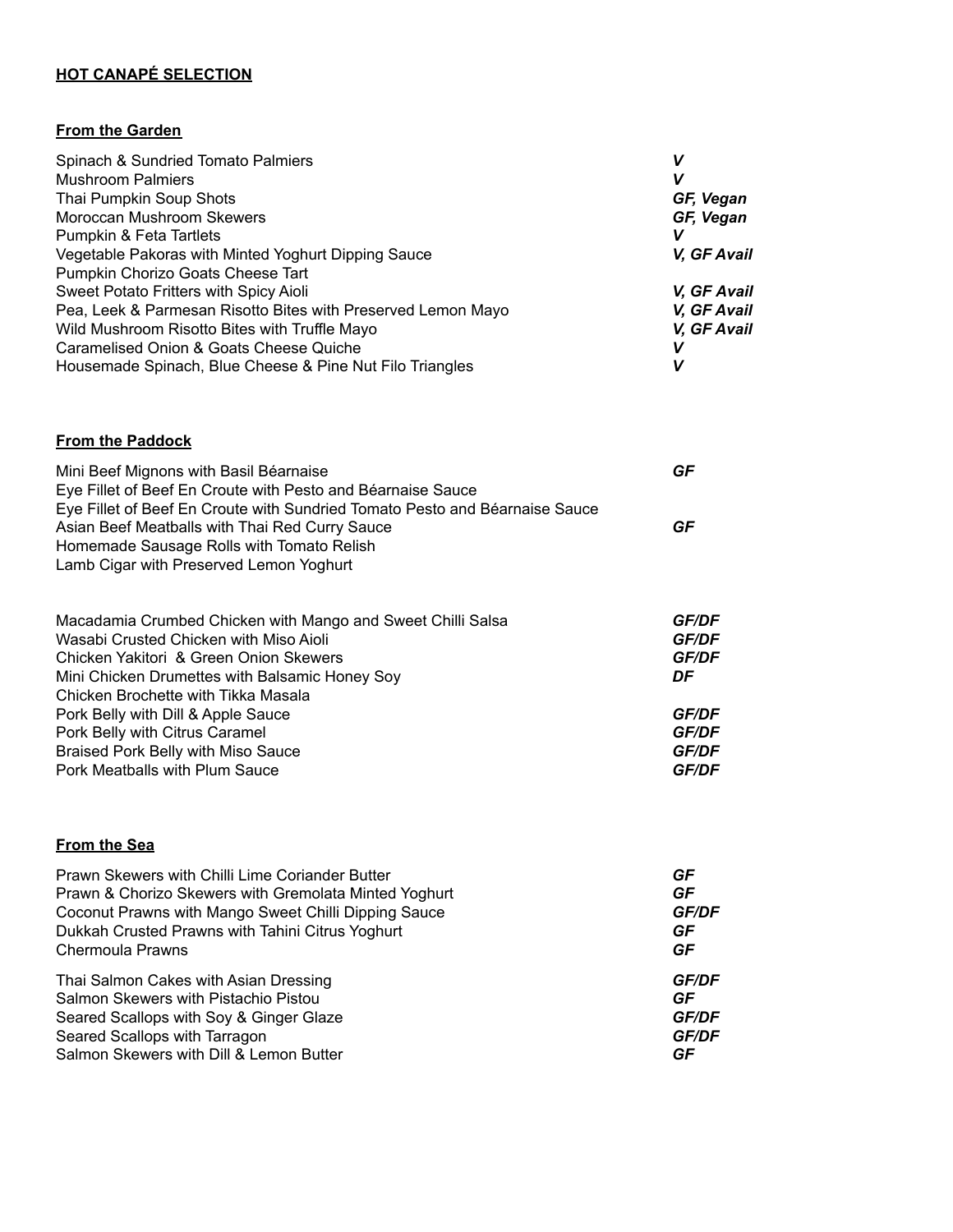#### **HOT - SUBSTANTIAL CANAPE ITEMS - \$6.50 each**

| Brioche Slider with Pulled Pork & Spicy Coleslaw<br>Moroccan Style Lamb with Apricot Cous Cous in Bamboo Boat                                                                                                                                                                                                                                                                                                                                                                                                                                                                                                                    | <b>GF Avail</b>                                                                                  |
|----------------------------------------------------------------------------------------------------------------------------------------------------------------------------------------------------------------------------------------------------------------------------------------------------------------------------------------------------------------------------------------------------------------------------------------------------------------------------------------------------------------------------------------------------------------------------------------------------------------------------------|--------------------------------------------------------------------------------------------------|
| Petit Tandoori Chicken Burger with Tzatziki<br>Smoked Lamb Cutlets with Béarnaise Sauce - pls add \$1.50pp<br>Pumpkin & Chickpea Curry with Coconut Rice<br>Mini Brioche Beef & Cheese Slider with Dill Pickle<br>Mini Hot Dog with Dried Onion Cheese & Mustard<br>Petit Crumbed Chicken Burger with Capsicum & Thousand Island Dressing<br>Individual Battered Fish & Chips in Bamboo Cone (need to operate a Deep Fryer onsite)<br>Thai Green Chicken Curry with Steamed Rice in Bamboo Boat<br>Thai Green Mixed Vegetable Curry with Soubise Rice in Bamboo Boat<br>Spring Lamb & Vegetable Curry with Rice in a Bamboo Boat | <b>GF Avail</b><br>GF<br>GF/Vegan<br><b>GF Avail</b><br><b>GF/DF</b><br>GF/Vegan<br><b>GF/DF</b> |
| <b>SWEET CANAPES</b>                                                                                                                                                                                                                                                                                                                                                                                                                                                                                                                                                                                                             |                                                                                                  |
| Petit Vanilla Crème Brûlée                                                                                                                                                                                                                                                                                                                                                                                                                                                                                                                                                                                                       | GF                                                                                               |
| <b>Shot Glass Tiramisu</b><br><b>Chocolate Truffles</b><br>Cointreau Infused Strawberries<br><b>Chocolate Caramel Tart</b>                                                                                                                                                                                                                                                                                                                                                                                                                                                                                                       | GF<br><b>GF/DF</b>                                                                               |
| Petite Lemon Citrus Tart<br>Mini Raspberry Chocolate Box<br>Chocolate Brownie with Hazelnut Cream<br><b>Cosmopolitan Jelly Shots</b><br><b>Shot Glass Chocolate Mousse</b>                                                                                                                                                                                                                                                                                                                                                                                                                                                       | GF<br>GF<br><b>GF/DF</b>                                                                         |
| <b>Petite Baked Cheesecake with Blueberries</b><br>Portuguese Baked Custard Tart                                                                                                                                                                                                                                                                                                                                                                                                                                                                                                                                                 |                                                                                                  |
| Select Hot, Cold or Sweet Canapés - 6 items per person<br>Select Hot, Cold or Sweet Canapés - 8 items per person<br>Select Hot, Cold or Sweet Canapés - 10 items per person                                                                                                                                                                                                                                                                                                                                                                                                                                                      | \$25.00 per person<br>\$33.00 per person<br>\$40.00 per person                                   |
| Select Hot, Cold or Sweet Canapés - 5 items + 1 Substantial                                                                                                                                                                                                                                                                                                                                                                                                                                                                                                                                                                      | \$28.00 per person                                                                               |

**Select Hot, Cold or Sweet Canapés – 6 items + 2 Substantial \$40.00 per person**

*(All Cocktail Party Catering - Minimum 20 people)*

Allow us to assist with the planning of your complete event, so on the night, you can simply sit back, relax and enjoy the gathering, knowing that everything has been taken care of, We even do all the cleaning up!!

We are happy to provide any combination of hot, cold, sweet or substantial items that you would like.

We can provide professional service staff to look after your guests and all your requirements and we can assist with the provision of heating equipment, glassware, tubs & ice, tables & linen if required.

> Talk to us about what you had in mind and the budget you are working with and we would be delighted to make some suggestions.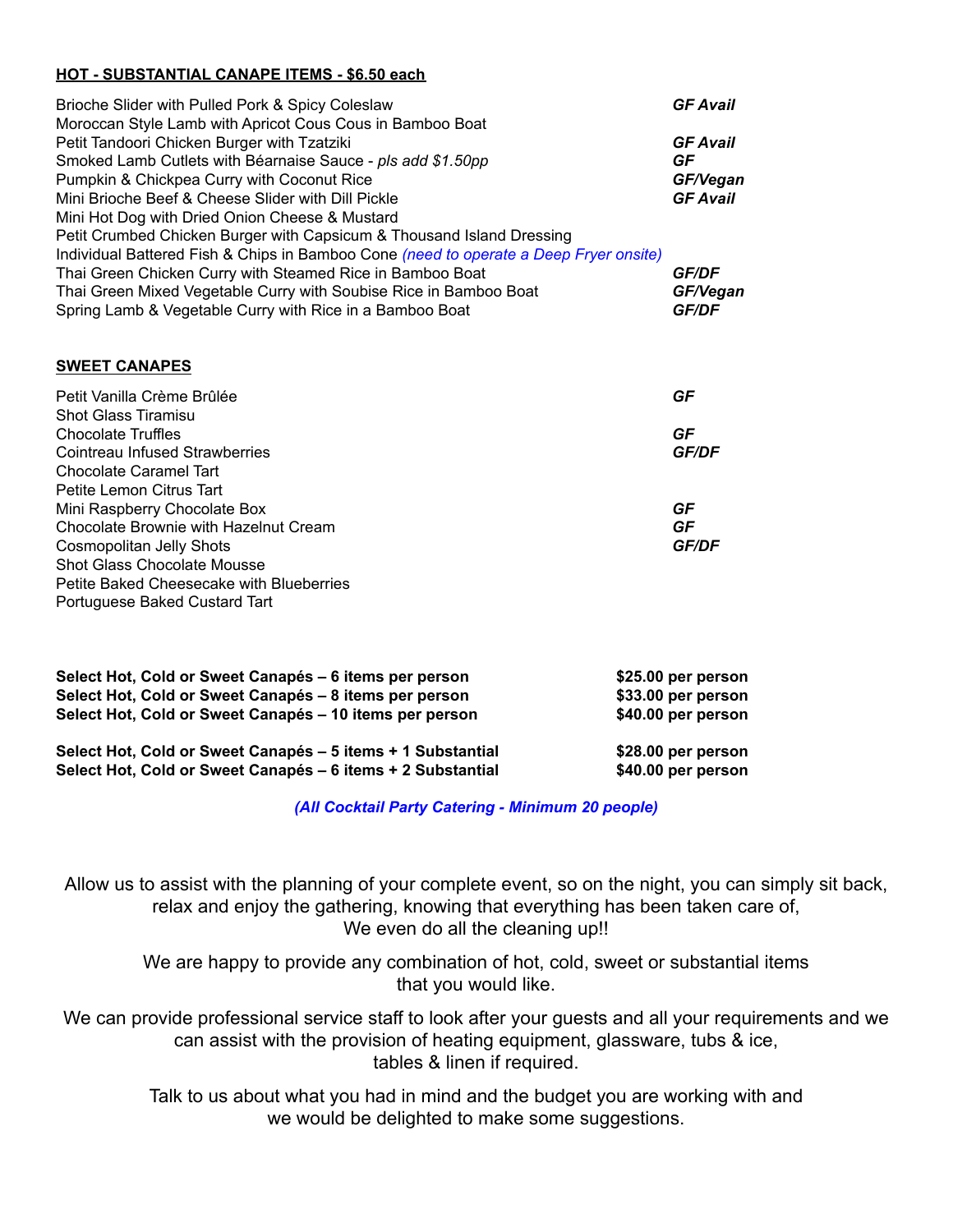#### **SUBSTANTIAL COCKTAIL PARTY**

#### **Antipasto Platter - Guests to help themselves on Arrival**

Baby Bocconcini with Pesto, seared Asparagus, Sun Dried Tomatoes, chargrilled Zucchini, stuffed Button Mushrooms, roast Capsicum, Green Olives stuffed with Almonds, Prosciutto, Salami, Chicken Liver Pate & Vine Ripened Tomatoes with a *Selection of Turkish Bread, Water Crackers & GF Rice Crackers*

#### **Hot Finger Food – 7 items pp**

| <b>Garlic Prawn Skewers</b>                              |           | GF           |
|----------------------------------------------------------|-----------|--------------|
| Crispy Vegetable Pakoras with Minted Yoghurt for Dipping |           | V, GF Avail  |
| Mini Beef Mignons with Basil Béarnaise                   |           | GF           |
| Skewers of Atlantic Salmon with Pistachio Pistou         |           | GF           |
| Moroccan Mushroom Skewers                                |           | Vegan, GF    |
| Wasabi Crusted Chicken Strips with Miso Aioli            |           | <b>GF/DF</b> |
| Lamb Cigar with Preserved Lemon Yoghurt                  |           |              |
|                                                          |           |              |
| Something Sweet - 1 item pp                              |           |              |
| Petit Glazed Strawberry Tartlet with Crème Patissiere    | <b>OR</b> |              |
| Chocolate Brownie with Hazelnut Cream                    |           | GF           |
|                                                          |           |              |
| <b>Fresh Fruit Platter</b>                               |           | Vegan, GF    |
|                                                          |           |              |
| \$42.00 per person - (minimum 30 people)<br>Price:       |           |              |

*\*\*Menu items can be swapped out for alternate options, if you would prefer*

#### **ALL INCLUSIVE DELUXE COCKTAIL PARTY MENU**

*\_\_\_\_\_\_\_\_\_\_\_\_\_\_\_\_\_\_\_\_\_\_\_\_\_\_\_\_\_\_\_\_\_\_\_\_\_\_\_\_\_\_\_\_\_\_\_\_\_\_\_\_\_\_\_\_\_\_\_\_\_\_\_\_\_\_\_\_\_\_\_\_\_\_\_\_\_\_\_\_\_\_\_\_\_\_\_\_*

#### **COLD CANAPES**

| Shot Glass Prawn Cocktail with Crispy Cos & Spicy Aioli             | <b>GF/DF</b>   |
|---------------------------------------------------------------------|----------------|
| Baked Ricotta Bite with Beetroot Relish & Crispy Onion              | <b>GF/V</b>    |
| Roast Duck Breast with Pumpkin Chips & Wasabi Salsa                 |                |
| Lamb Fillet & Dijon Bruschetta                                      |                |
| <b>HOT CANAPÉS</b><br>Seared scallops with Ginger Soy Glaze         | <b>GF/DF</b>   |
| Wild Mushroom Risotto Bites with Truffle Mayo                       | <b>GF/DF/V</b> |
| Eye Fillet of Beef en Croute with Sundried Tomato Pesto & Bearnaise |                |
| Braised Pork Belly with Dill & Apple Sauce                          | <b>GF/DF</b>   |

#### **DRINKS – TWO HOUR PERIOD**

Hudsons Red and White Bottle Wine, Light & Regular Beer, Orange Juice, Mineral Water & Soft Drinks

#### **STAFF TO SERVE**

Experienced mature professional waiting staff are included to look after all your requirements

#### **EQUIPMENT HIRE**

Inclusive of the hire of all necessary glassware & heating equipment

#### **TWO HOUR EVENT**

**Price: \$65.00 per person (***Minimum 40 people)*

*\*\*Menu items can be swapped out for alternate options, if you would prefer*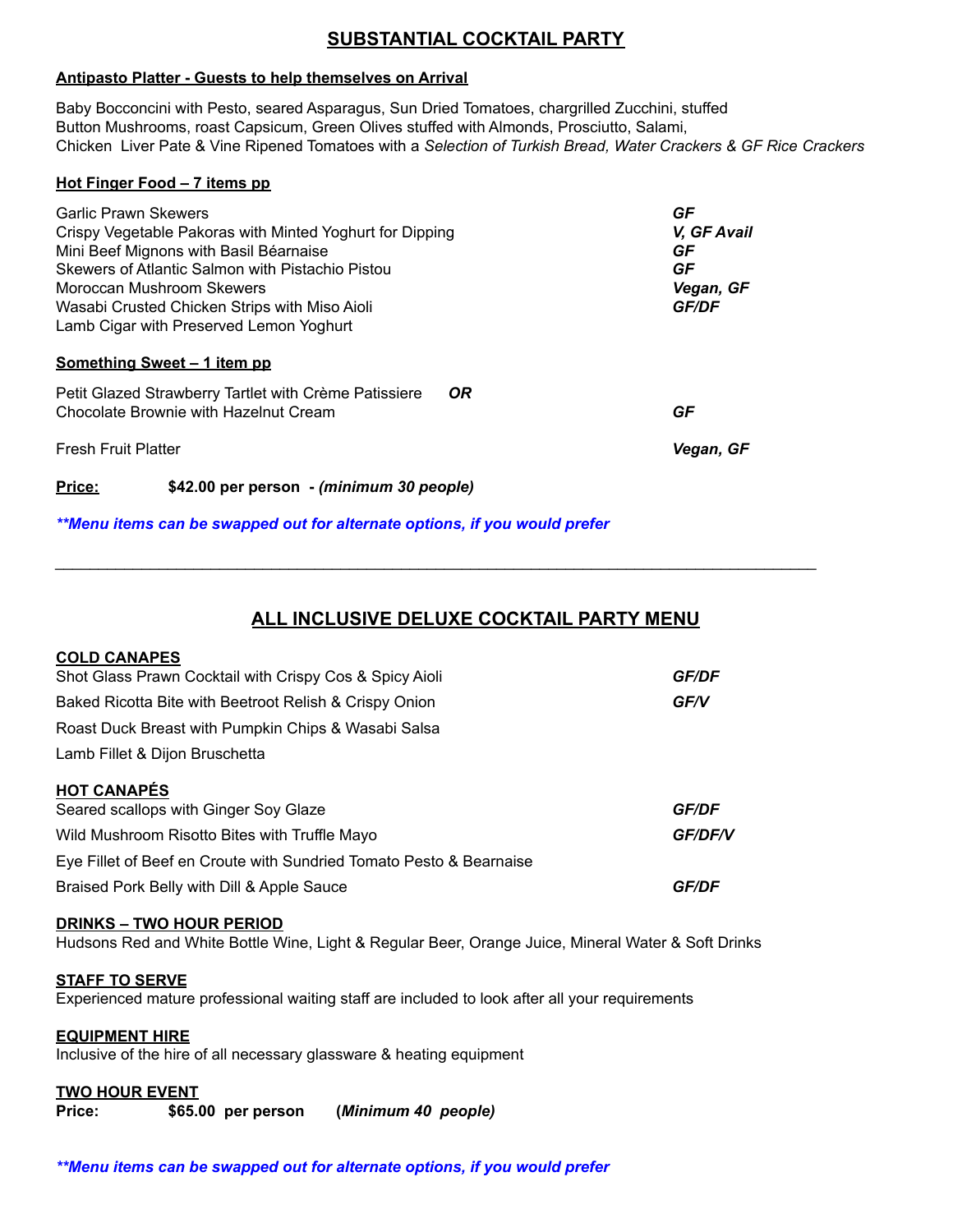## **BAR-B-Q MENU OPTIONS**

#### **BBQ Menu 1 – Burger Station**

Charred Fillet of Atlantic Salmon *– Rocket & Dill Lemon Cream – add \$2.50pp*

Spiced Lamb Pattie – *Spinach Leaves, Marinated Capsicum & Feta Cream*

Beef Patties with Herb & Garlic – *Iceberg, Tasty Cheese, Pickles & Homemade Tomato Chutney*

Chickpea Lentil & Zucchini Patty – *Rocket, Spanish Onion & Garlic Aioli*

Chicken Breast Marinated in Lemon & Herbs – *Iceberg, Tomato & Garlic Parsley Aioli*

BBQ Portobello Mushrooms with Garlic Butter – *Spinach Leaves, Pesto & Tasty Cheese*

\*\*Select 3 options above – to be set-up as a buffet for guests to help themselves, with Brioche Burger Buns and all listed *ingredients & condiments presented in separate bowls – 2 burgers per person*

**To Finish** - Seasonal Fresh Fruit Platters

**Price: \$25.00 per head** *(minimum 20 people) (Includes chafing sets to keep food warm, serving utensils, disposable plates & serviettes + set-up \$45)*

#### **BBQ Menu 2 – Traditional**

50/50 Thick Italian Sausage / Thick Aussie Beef Sausage, with Caramelised Onion - *GF/DF* 50/50 Marinated Citrus Chicken Breast with Sweet Chili Drizzle - *GF/DF*/ Tandoori Chicken Breast with Tzatski Mixed Vegetable Vegetable Skewer with Halloumi - *Vego*

**\_\_\_\_\_\_\_\_\_\_\_\_\_\_\_\_\_\_\_\_\_\_\_\_\_\_\_\_\_\_\_\_\_\_\_\_\_\_\_\_\_\_\_\_\_\_\_\_\_\_\_\_\_\_\_\_\_\_\_\_\_\_\_\_\_\_\_\_\_\_\_\_\_\_\_\_\_\_\_\_\_\_\_\_\_\_\_\_**

\_\_\_\_\_\_\_\_\_\_\_\_\_\_\_\_\_\_\_\_\_\_\_\_\_\_\_\_\_\_\_\_\_\_\_\_\_\_\_\_\_\_\_\_\_\_\_\_\_\_\_\_\_\_\_\_\_\_\_\_\_\_\_\_\_\_\_\_\_\_\_\_\_\_\_\_\_\_\_\_\_\_\_\_\_\_\_\_

Warm Creamy Potato Bake **OR** Roasted Chat Potatoes **OR** BBQ Corn Cobs with Parsley Butter Moroccan Orange Salad with Mixed Leaf, Radish, Spanish Onion & Cherry Tomato Housemade Coleslaw with Spicy Mayonnaise Fresh Dinner Rolls & Butter

Fresh Fruit Skewers Petit New York Cheesecake **OR** Blueberry & Polenta Slice with Passionfruit Icing - *GF*

**Price: \$28.50 per head** *(minimum 24 people)* (Includes chafing sets to keep food warm, serving utensils, disposable plates, serviettes & cutlery - set-up \$45)

#### **BBQ Menu 3 – Deluxe**

Grainfed Yearling Porterhouse with Caramelised Onion & Garlic Thyme Butter - *GF* Fillet of Atlantic Salmon with Pistachio Pistou - *GF* Marinated Lemon Grass Chili Chicken Breast with a Sweet Chili Lime Glaze - *GF/DF* BBQ Corn Cobs with Parsley Butter - *GF*

Creamy Potato Salad with Egg, Dill & Shallots *- GF* Roast Beetroot, Goats Cheese & Pinenut Salad with Rocket & Balsamic Dressing - *GF* Fine Coleslaw with Citrus Mayo - *GF* Variety of Crusty Bread & Butter

Petit Lemon Curd Tart & Chocolate Brownie – *GF/No nuts – 1 itempp* Seasonal Fresh Fruit Platter

**Price: \$46.00 per head** *(minimum 30 people)*

(Includes chafing sets to keep food warm, serving utensils, disposable plates, serviettes & cutlery + set-up \$45)

\*\*If you use our Professional Staff to serve and look after your event, all set up fees are waived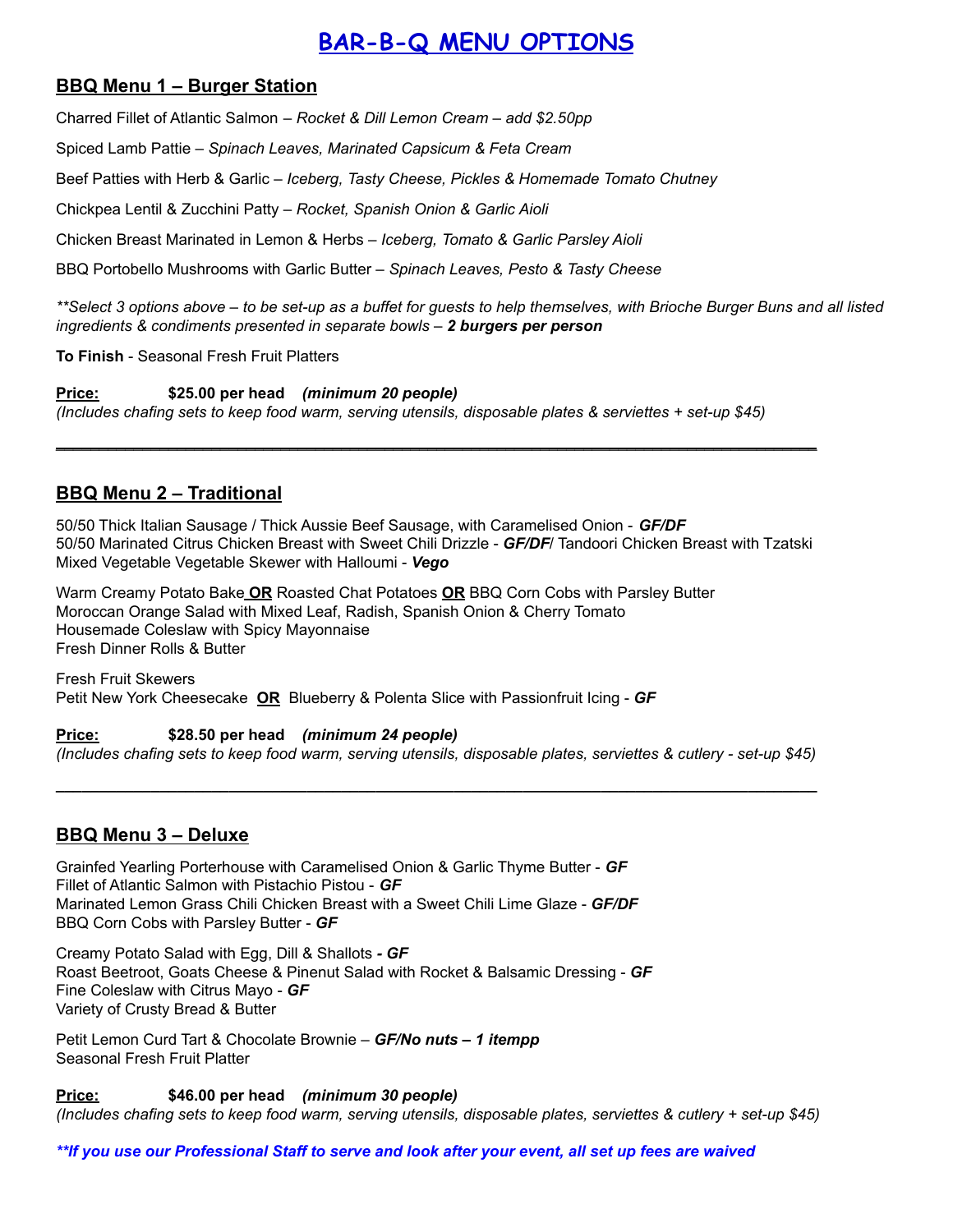## **BUFFET LUNCH/ DINNER MENUS**

#### **BUFFET MENU A - Cold Collations**

Hudson's Cold Roast Sirloin of Beef - *GF/DF* Prime Leg Ham, off the Bone - *GF/DF* Platter of Smoked Salmon with Caper Berries & Spanish Onion - *GF* Housemade Rice Paper Rolls with Hoisin Sauce - *Vego & Chicken Options* - *GF/DF*

Roast Beetroot, Goats Cheese & Pinenut Salad with Rocket & Balsamic Dressing - *GF* Quinoa Salad with French Lentils, Chickpeas, Spanish Onion & Green Beans *- GF/Vegan* Creamy Potato Salad with Egg, Dill & Shallots - *GF*

 $\mathcal{L}_\text{max}$  , and the contribution of the contribution of the contribution of the contribution of the contribution of the contribution of the contribution of the contribution of the contribution of the contribution of t

Selection of Crusty Breads & Petit Rolls with Butter

Seasonal Fresh Fruit Platter 50/50 Spiced Carrot & Walnut Cake with Lemon Cream Cheese Icing **OR** Blueberry & Polenta Slice with Passionfruit Icing - *GF*

#### **Price: \$36.00 per head** *(minimum 20 people)*

*(Includes serving utensils, disposable plates, serviettes & cutlery)*

#### **BUFFET MENU B – Winter Roast**

#### **To Start - HOT Canapes - 3 items pp**

Wild Mushroom Risotto Bites with Truffle Mayo - *GF/DF/Vego* Braised Pork Belly with Miso & Tarragon Sauce - *GF/DF* Vegetable Pakoras with Minted Yogurt for Dipping - *Vego*

#### **Buffet Main Course**

Hot Hudson's Roast Sirloin of Beef with Red Wine Jus & Shallots - *GF/DF* Roast Lemon Thyme Chicken pieces - *GF/DF* Spinach and Ricotta Cannelloni *- Vego*

Moroccan Orange Salad with Mixed Leaf, Radish, Spanish Onion & Cherry Tomato- *GF/DF* Roasted Rosemary Potatoes - *GF* Roast Maple Glazed Pumpkin - *GF* Selection of Crusty Breads with Butter

#### **Something Sweet**

Seasonal Fresh Fruit Platters Petite Baked Cheesecake with Blueberries / Chocolate Caramel Tartlet *- 1 item pp*

#### **Price: \$50.00 per head (***minimum 30 people)*

(Includes chafing sets to keep food warm, serving utensils, disposable plates, serviettes & cutlery + set up \$45)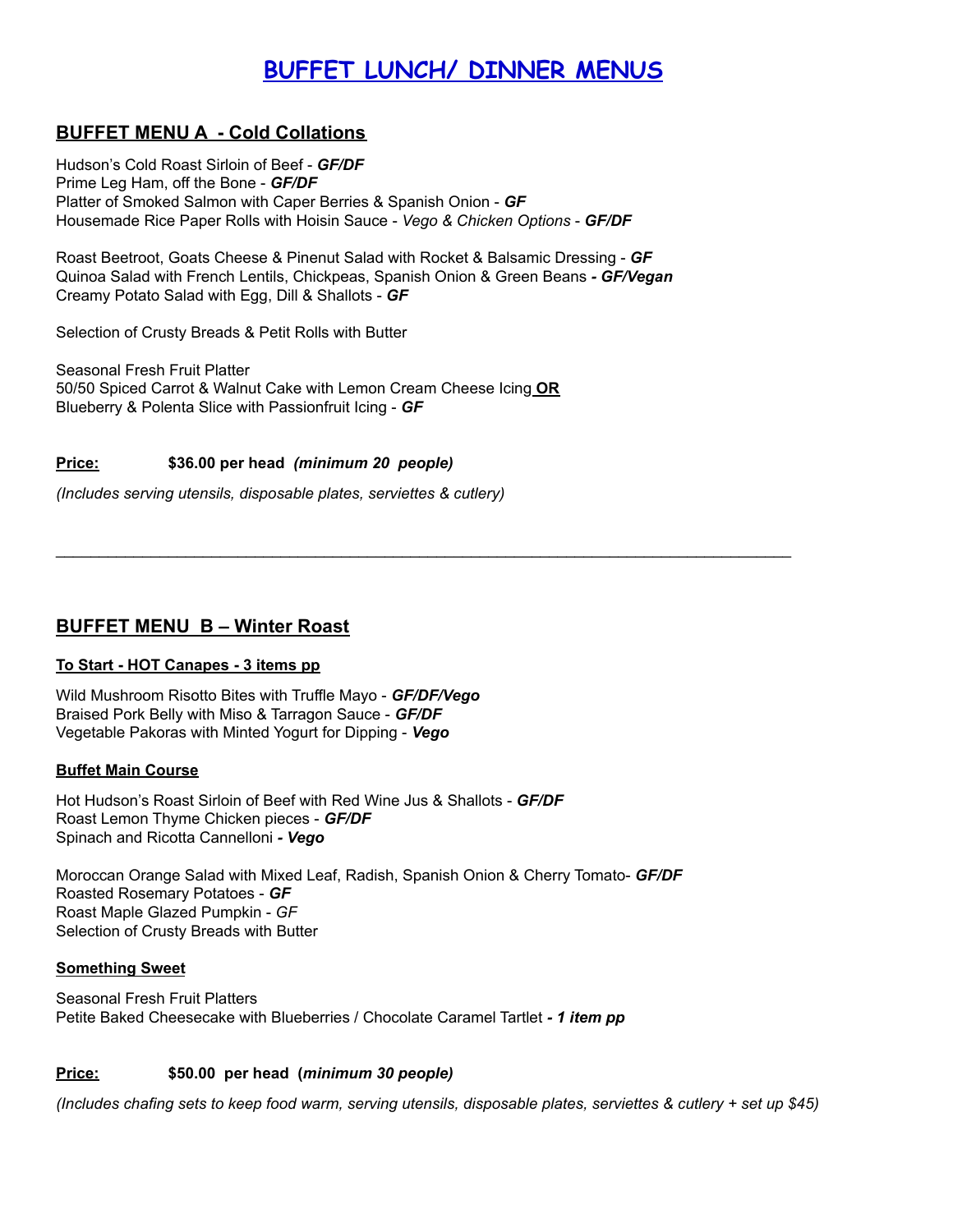## **BUFFET LUNCH/DINNER MENUS (Continued)**

#### **BUFFET MENU C - Deluxe**

#### **To Start - COLD Canapés - 3 items pp**

**COLD** Baked Ricotta Bite with Beetroot Relish & Crispy Onion - *GF/Vego* Lamb Fillet & Dijon Bruschetta Dill Blini with Smoked Salmon & Creme Fraiche

#### **HOT Buffet Main Course**

Mustard Crusted Roasted Eye Fillet of Beef with Red Wine Jus & Shallots - *GF/DF* Delice of Atlantic Salmon with Pistachio Pistou - *GF* Thyme Marinated Chicken with Lemon Saffron Aioli - *GF/DF* Aubergine & Chickpea Patties with Orange Blossom Mustard Drizzle - *GF/Vegan*

Roast Rosemary Potatoes - *GF* Steamed Asparagus with Spiced Egg & Caper Crumbs - *GF/DF* Mixed Leaf & Purple Cabbage Salad with Cucumber, Cherry Tomato & Capsicum - *GF/DF* Selection of Crusty Breads & Butter

#### **Something Sweet - allowing 2 items pp**

Petite Baked New York Cheesecake Chocolate Brownie with Hazelnut Cream - *GF* Petite Lemon Citrus Tartlet With Fresh Cream to serve Seasonal Fresh Fruit Platter

#### **Price: \$68.00 per head (minimum 30 people)**

(Includes chafing sets to keep food warm, serving utensils, disposable plates, serviettes & cutlery + set up \$45)

If you would prefer proper crockery, cutlery & glassware for your event, we have these available for hire. You may also like to consider having Professional Staff to serve, so you can sit back, relax and enjoy the evening. *All set up fees are waived if you use our staff to look after your event.*

Our Hudsons Catering Team have an abundance of experience to draw inspiration from. If you cannot find exactly what you are looking for amongst our Buffet options, allow us to tailor a menu to meet your individual requirements and/or budget – we would be delighted to provide alternate options for your consideration.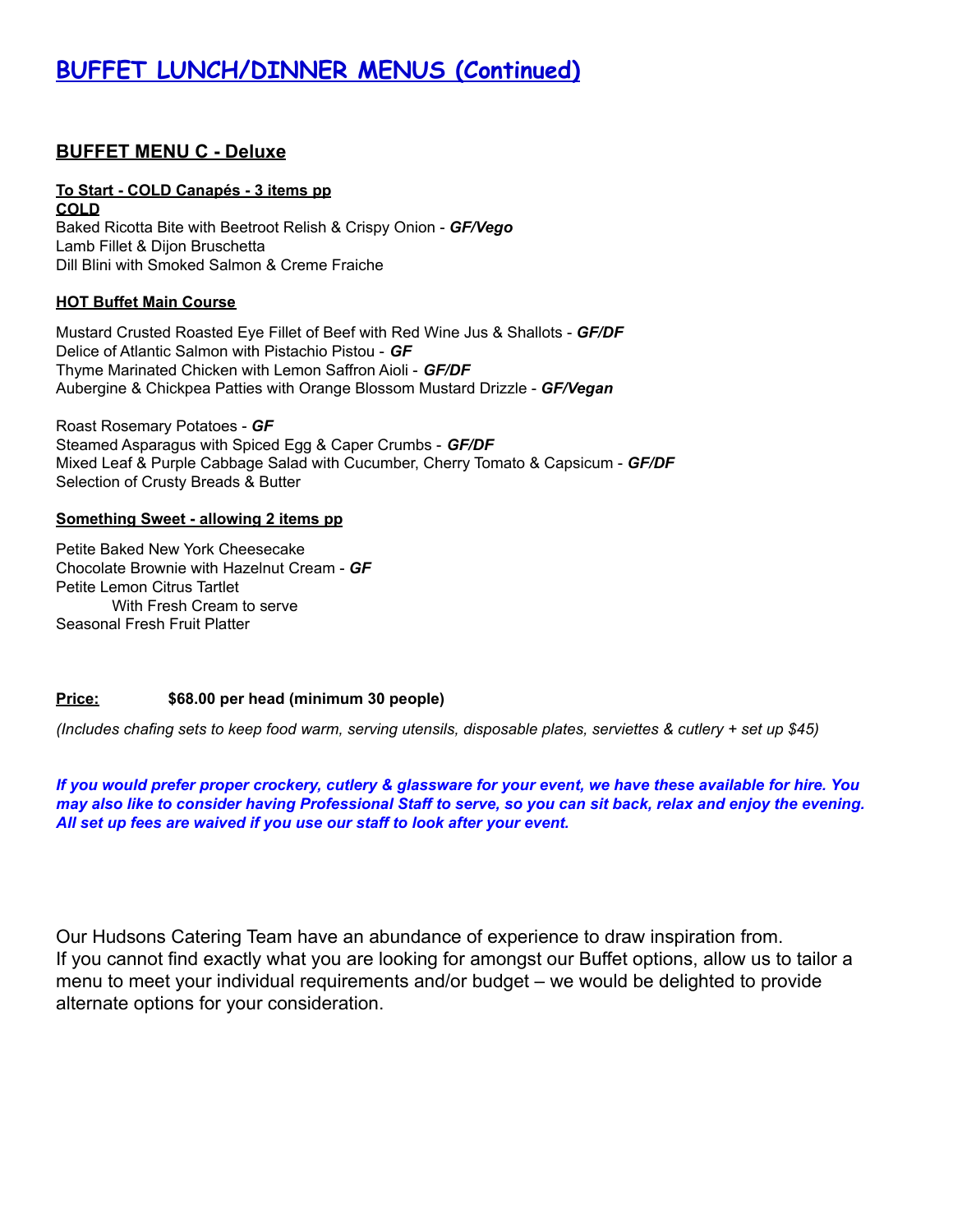## **BEVERAGE PACKAGES**

#### **BEVERAGE PACKAGES**

Hudsons Red & White Bottled Wine, Sparkling, Light & Regular Beer, Orange Juice, Mineral Water & Soft Drinks

 **Hour Period \$20.00 per head Hour Period \$26.00 per head 2.5 Hour Period \$32.00 per head Hour Period \$38.00 per head**

(Includes: All glassware, linen for the bar set up, bar service equipment, tubs with ice to keep drinks cold & Liquor Permit)

## **PROFESSIONAL STAFF**

**\_\_\_\_\_\_\_\_\_\_\_\_\_\_\_\_\_\_\_\_\_\_\_\_\_\_\_\_\_\_\_\_\_\_\_\_\_\_\_\_\_\_\_\_\_\_\_\_\_\_\_\_\_\_\_\_\_\_\_\_\_\_\_\_\_\_\_\_\_\_\_\_\_\_\_\_\_\_\_\_\_\_\_\_\_**

Allow us to assist with your next Catered Event, by providing Professional Wait Staff and/or a Chef to look after all of your requirements – so you can relax & enjoy, knowing that all is in hand.

It really is the best money spent on your event, for complete piece of mind and to allow you to also enjoy the evening!

**PROFESSIONAL WAIT STAFF**- \$45.00 p/h (min 3 hrs) Mon - Fri, \$48p/h (min 3hrs) Sat & Sun

**CHEF**- \$60.00 per hour for a minimum of 3 hours - Mon - Sat **\_\_\_\_\_\_\_\_\_\_\_\_\_\_\_\_\_\_\_\_\_\_\_\_\_\_\_\_\_\_\_\_\_\_\_\_\_\_\_\_\_\_\_\_\_\_\_\_\_\_\_\_\_\_\_\_\_\_\_\_\_\_\_\_\_\_\_\_\_\_\_\_\_\_\_\_\_\_\_\_\_\_\_\_\_**

## **EQUIPMENT HIRE**

#### **CROCKERY & CUTLERY**

| All Plates, Cups & Saucers                                 | \$1.00 each  |
|------------------------------------------------------------|--------------|
| Milk Jug, Sugar Basin, Salt & Pepper                       | \$1.00 each  |
| Knife, Fork, Spoons                                        | \$0.80 each  |
|                                                            |              |
| <b>BEVERAGES</b>                                           |              |
| Wine, Champagne, Tumblers                                  | \$1.00 each  |
| Water Jugs, Drink Jugs                                     | \$1.00 each  |
| Tubs & Ice(3) to keep drinks cold                          | \$30.00 each |
|                                                            |              |
| <b>LINEN</b>                                               |              |
| Tablecloths – Various Sizes - Black & White                | \$15.00 each |
| Serviettes - White ONLY                                    | \$2.00 each  |
|                                                            |              |
| <b>ACCESSORIES</b>                                         |              |
| Gas Warming Cupboard (only avail for our staff to operate) | \$150.00     |
| Hot Water Urn                                              | \$25.00 each |
| <b>Plastic Trestle Table</b>                               | \$15.00 each |
|                                                            |              |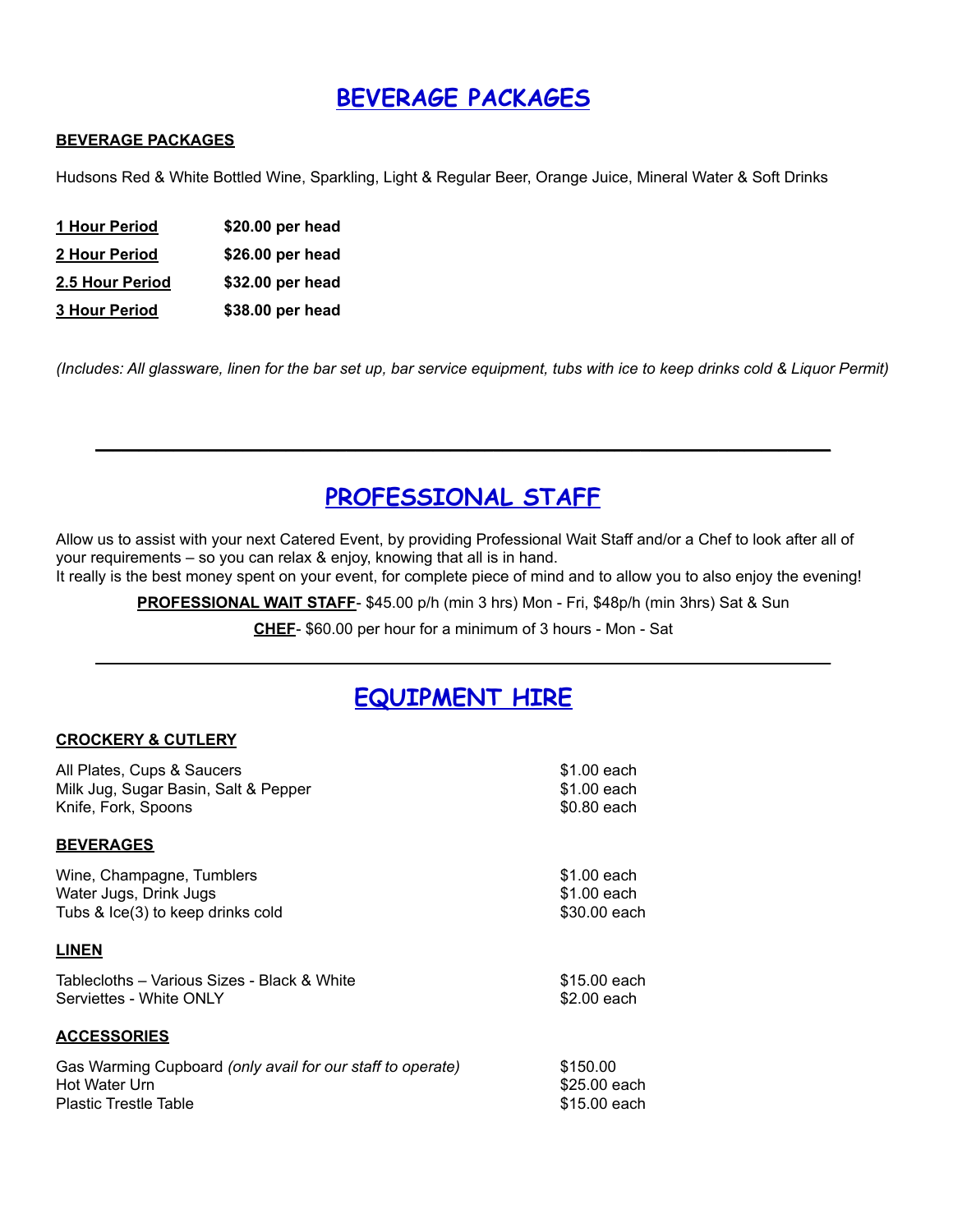## **DELIVERY CHARGES**

|                                                                                    | <u>Monday –</u><br><b>Friday</b> | <b>Saturday &amp;</b><br><b>Sunday</b> |
|------------------------------------------------------------------------------------|----------------------------------|----------------------------------------|
| Belconnen, UC, Bruce.                                                              | \$15.00                          | \$20.00                                |
| <b>City, Braddon, Turner, ANU</b>                                                  | \$22.00                          | \$25.00                                |
| Deakin, Manuka, Kingston,<br>Parkes, Barton, ADFA, Dickson                         | \$25.00                          | \$30.00                                |
| <b>Fairbairn, Brindabella Bus Park,</b><br><u> Majura Park, Duntroon, Fyshwick</u> | \$25.00                          | \$30.00                                |
| Woden, Weston, Stirling,<br><b>Gungahlin, Mitchell,</b>                            | \$25.00                          | \$30.00                                |
| <u>Tuggeranong, Theodore,</u><br>Greenway, Hume, Queanbeyan,<br>Jerrabomberra      | \$35.00                          | \$40.00                                |

Please note that the delivery fee is applicable for all orders, per delivery and only includes one return trip per delivery, for the collection of catering equipment.

The cost of any missing equipment will be added to your order.

*Please Note: An additional surcharge will apply for deliveries required before 8am or after 5pm daily*